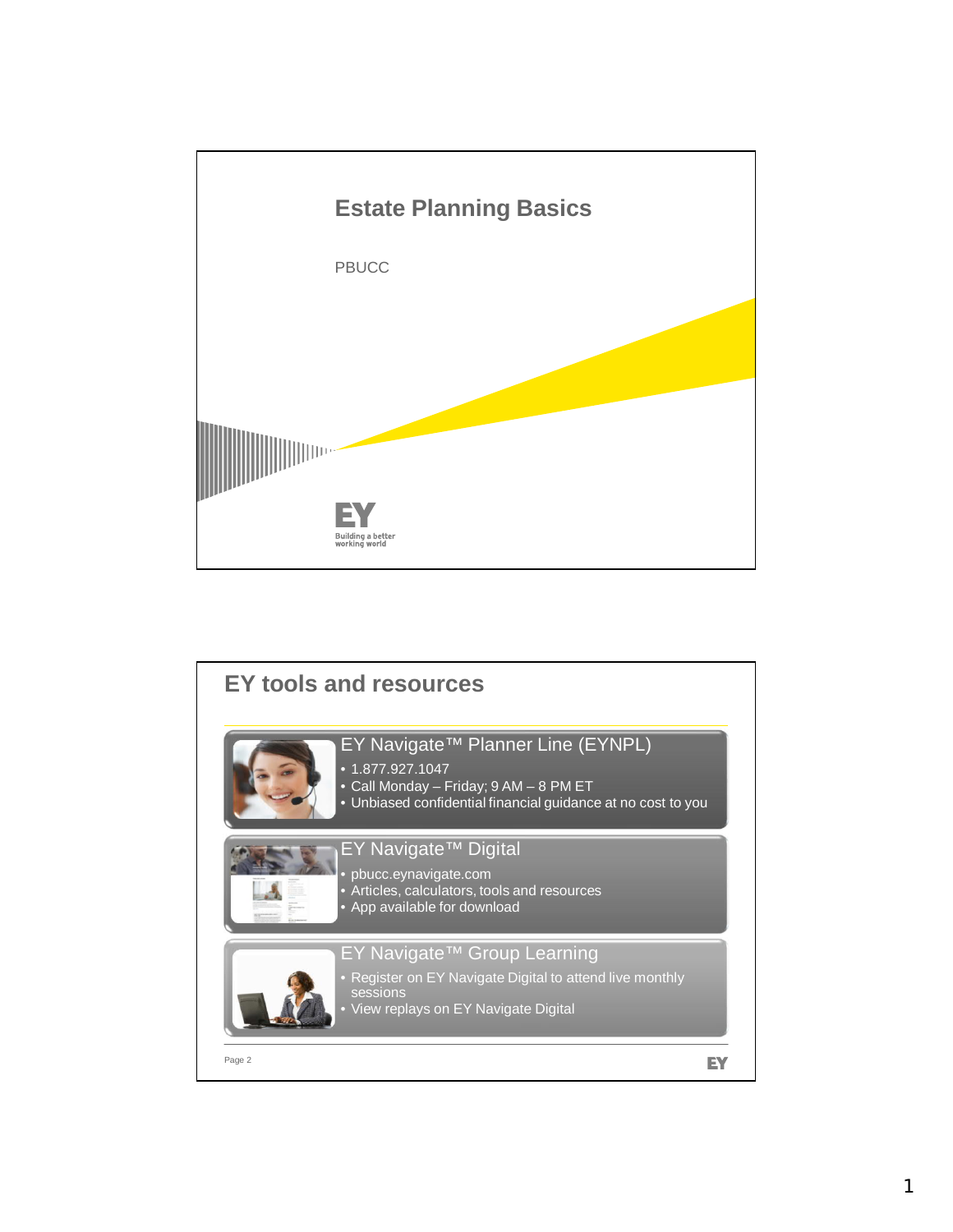

| <b>Personal action plan</b> |                                   |                                   |
|-----------------------------|-----------------------------------|-----------------------------------|
| <b>Action Step</b>          | When                              | <b>Done</b>                       |
|                             |                                   | H                                 |
|                             |                                   |                                   |
|                             |                                   |                                   |
|                             |                                   |                                   |
|                             |                                   |                                   |
|                             |                                   | <b>Action Step</b>                |
|                             | • Create your own personal action | plan throughout this presentation |
| Page 4                      |                                   | E۱                                |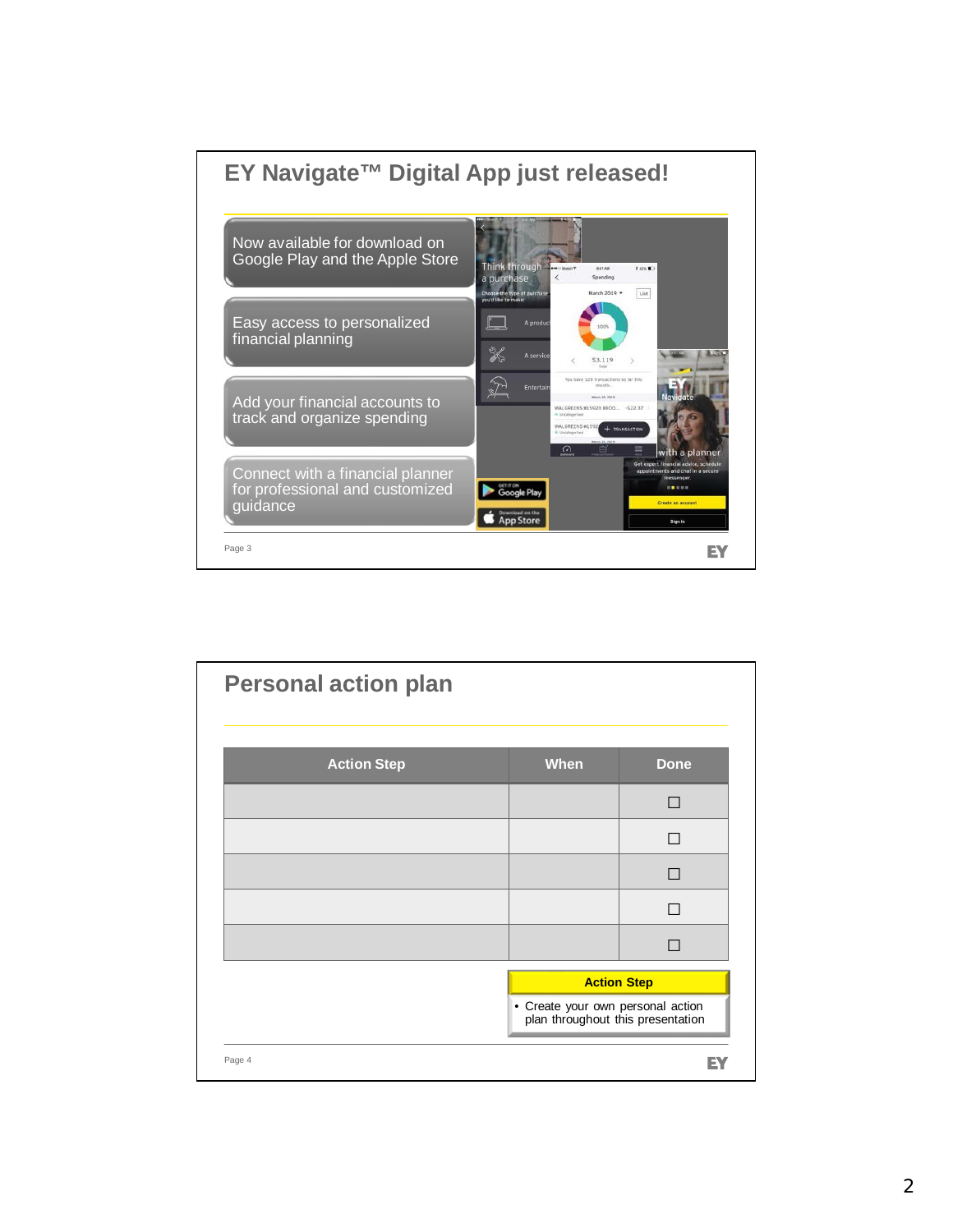|                                                                  | <b>False</b> | <b>True</b> |
|------------------------------------------------------------------|--------------|-------------|
| Estate planning is only important<br>for the wealthy             |              |             |
| Estate planning is only for people<br>who are old                |              |             |
| Joint ownership of property makes<br>estate planning unimportant |              |             |
| Spouses automatically inherit<br>everything                      |              |             |

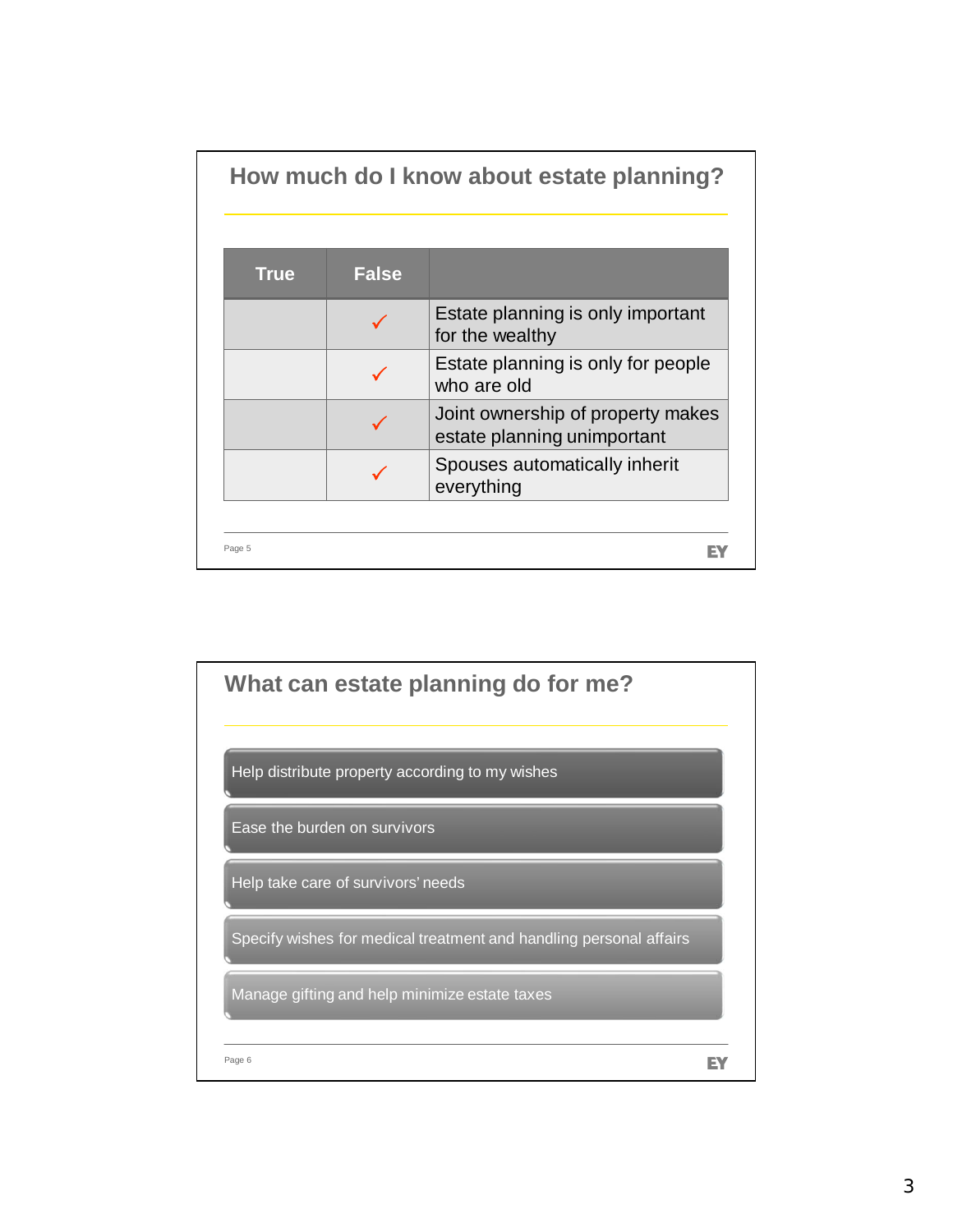

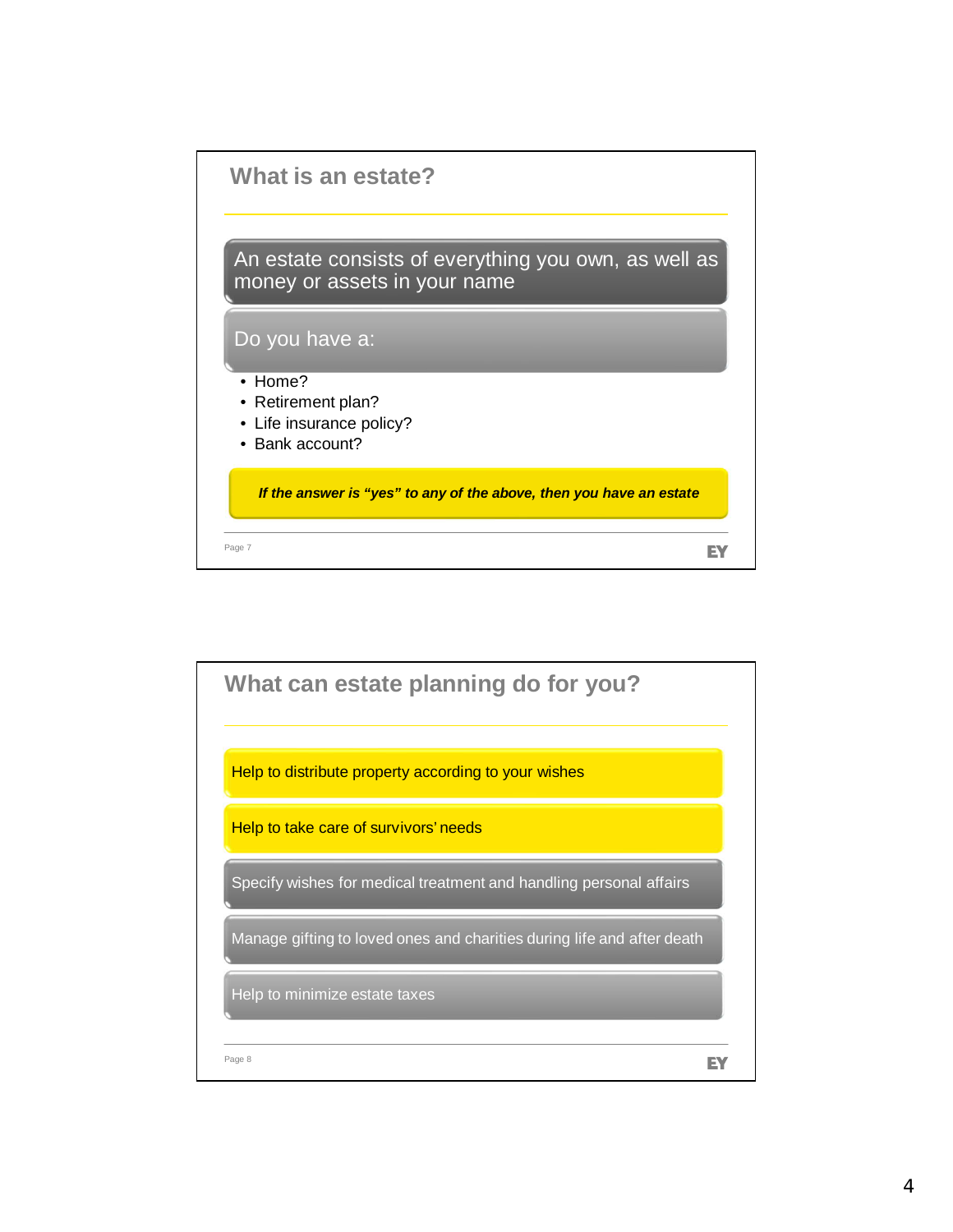

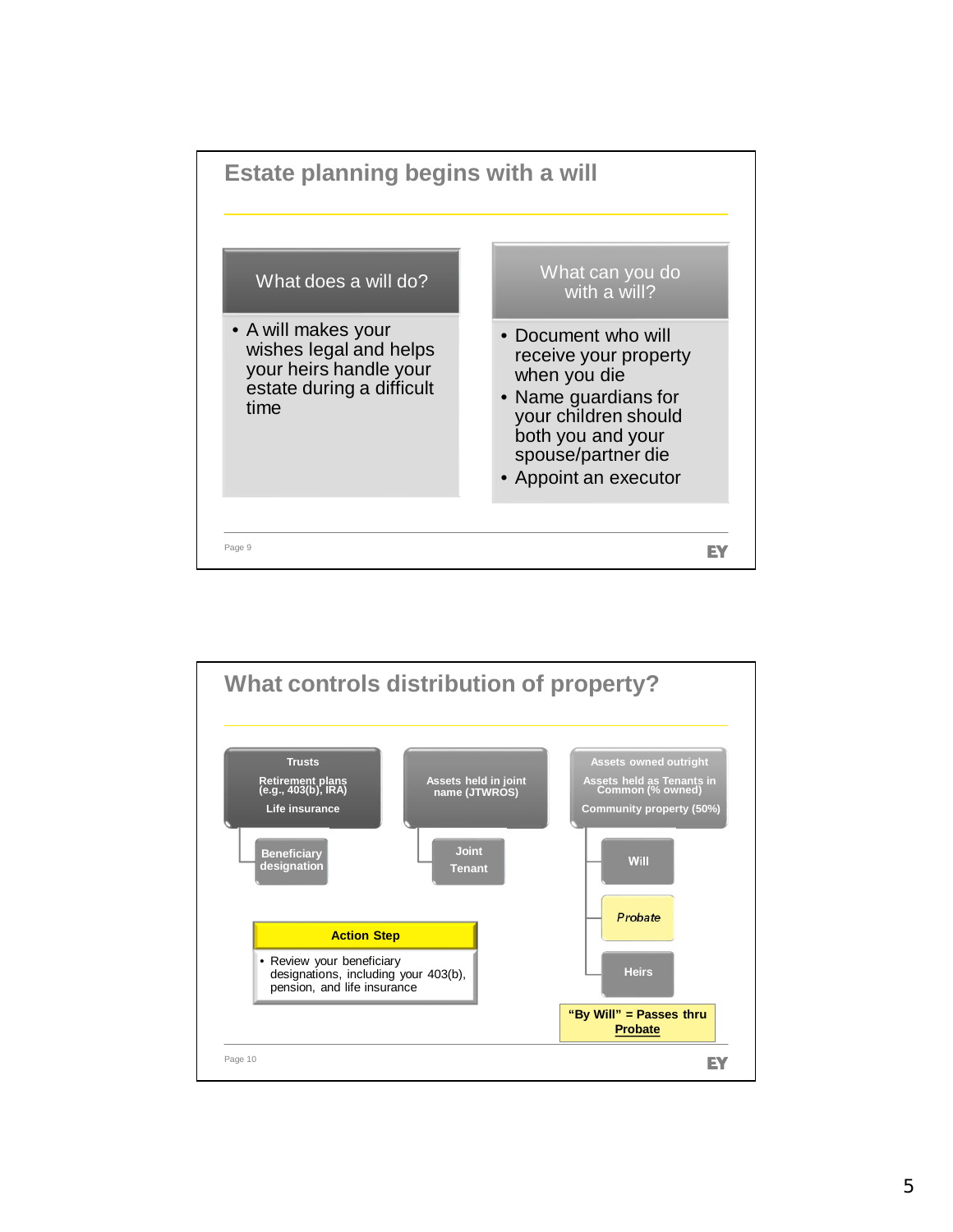

| Pros                                                                                                                                                                                                                                                       | Cons                                                                                                                                                                                                                                                            |
|------------------------------------------------------------------------------------------------------------------------------------------------------------------------------------------------------------------------------------------------------------|-----------------------------------------------------------------------------------------------------------------------------------------------------------------------------------------------------------------------------------------------------------------|
| • Court determines the validity<br>of the will<br>• Allows the will to be<br>challenged<br>• Court supervision of<br>distribution of assets,<br>valuation of assets and<br>payments of creditor claims<br>• Executor must report to the<br>court and heirs | $\bullet$ Costs*<br>• Typically 2%-10% of the<br>probate estate<br>Court costs<br>• Attorney fees<br>$\bullet$ Executor fees<br>• Appraisal fees<br>• Publication costs<br>• Bond premiums<br>$\bullet$ Time*<br>• Typically 6 - 12 months<br>• Loss of privacy |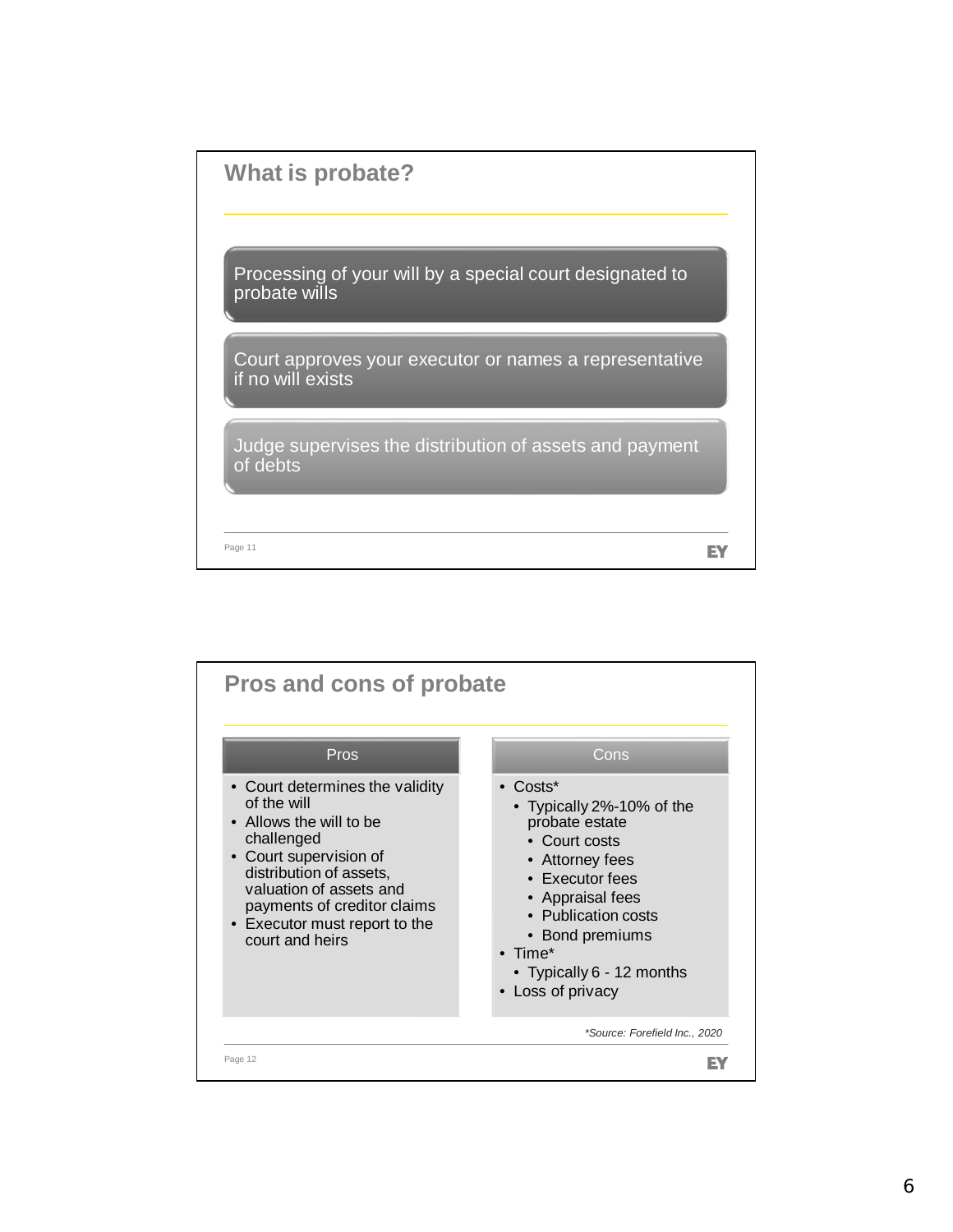

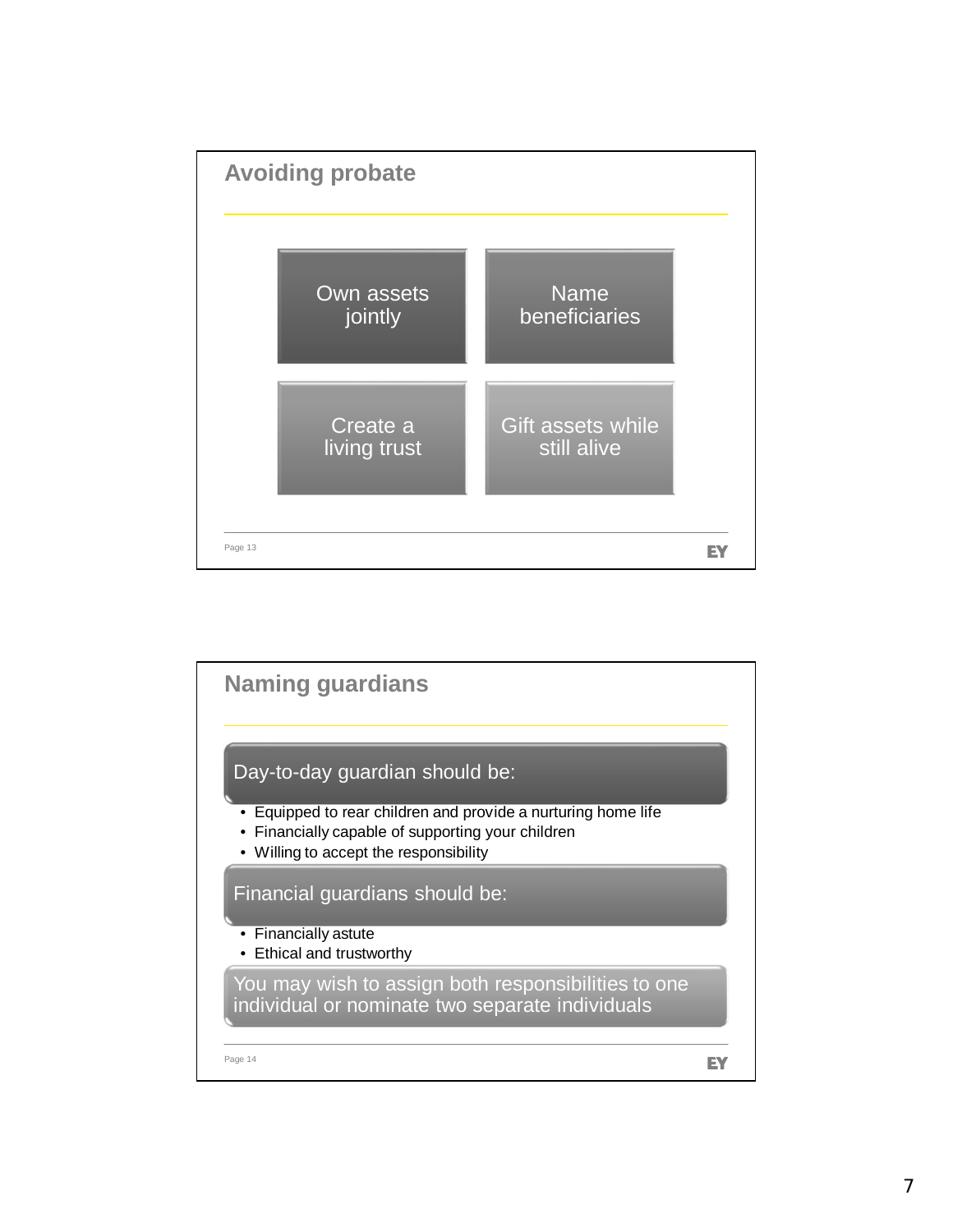

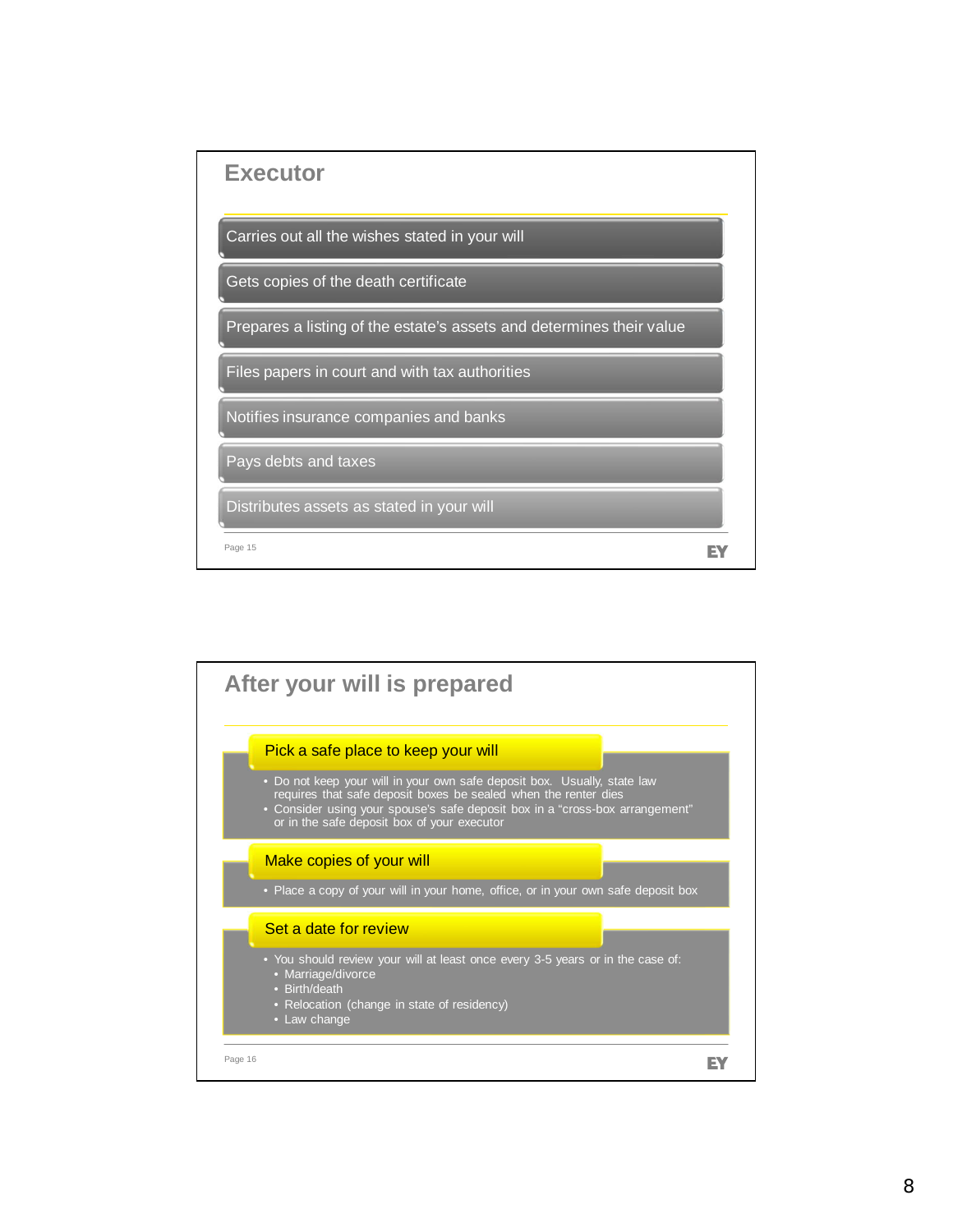

|                           | <b>Revocable</b> | <b>Irrevocable</b> |
|---------------------------|------------------|--------------------|
| Able to change or revoke? | <b>Yes</b>       | <b>No</b>          |
| Avoid probate?            | <b>Yes</b>       | Yes                |
| Lower estate taxes?       | <b>No</b>        | Yes                |
| Lower income taxes?       | <b>No</b>        | Maybe              |
| Make completed gifts?     | <b>No</b>        | <b>Yes</b>         |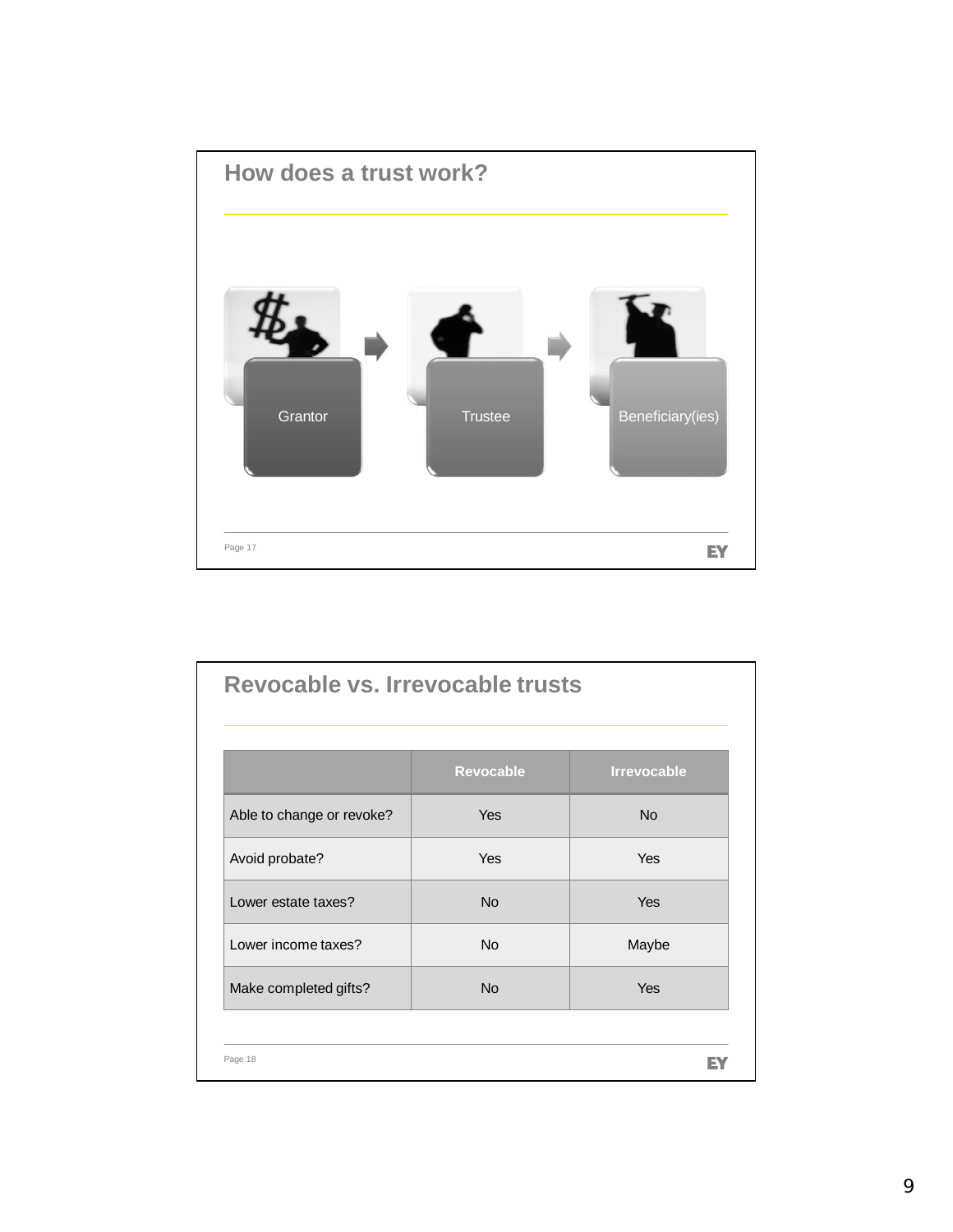

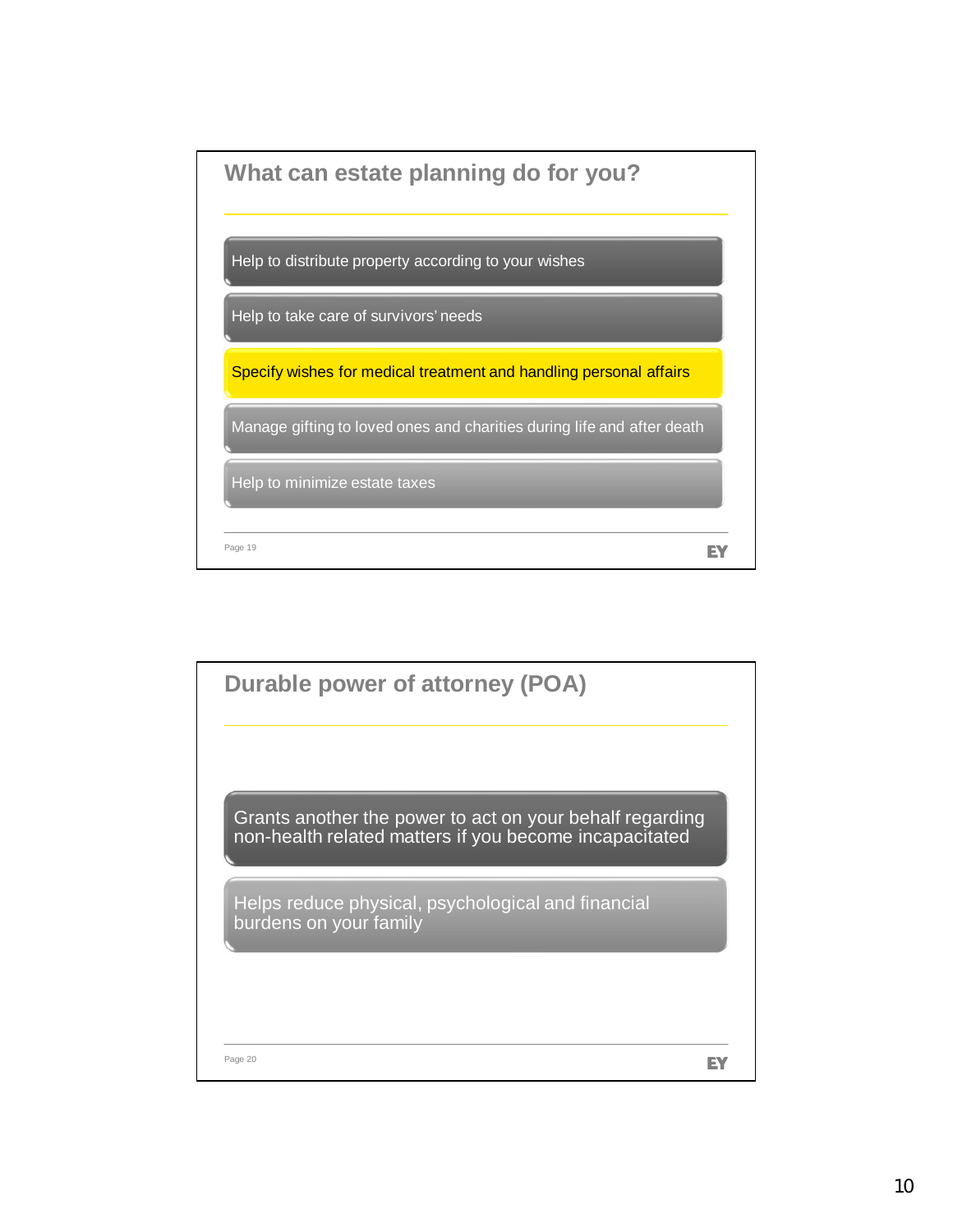

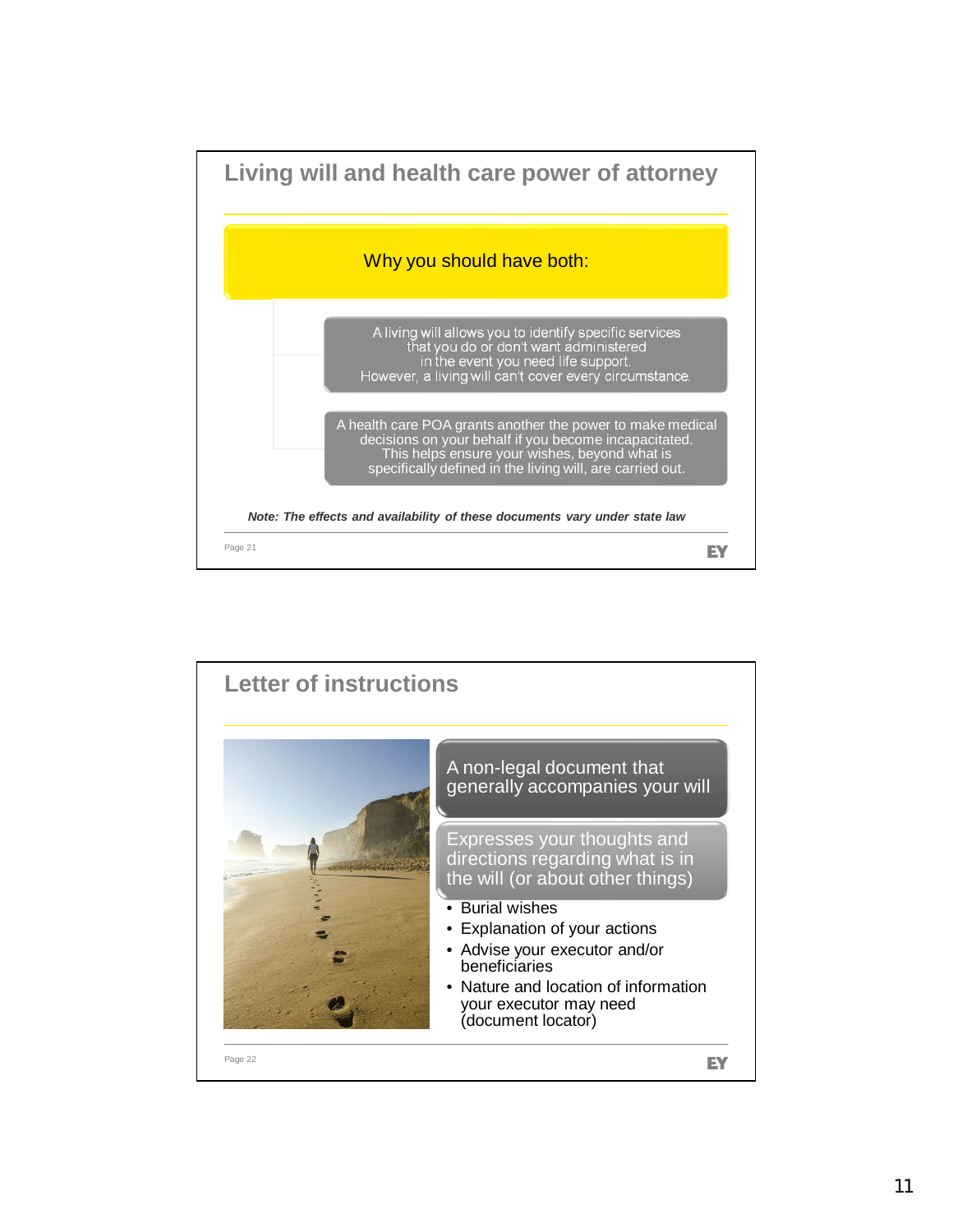

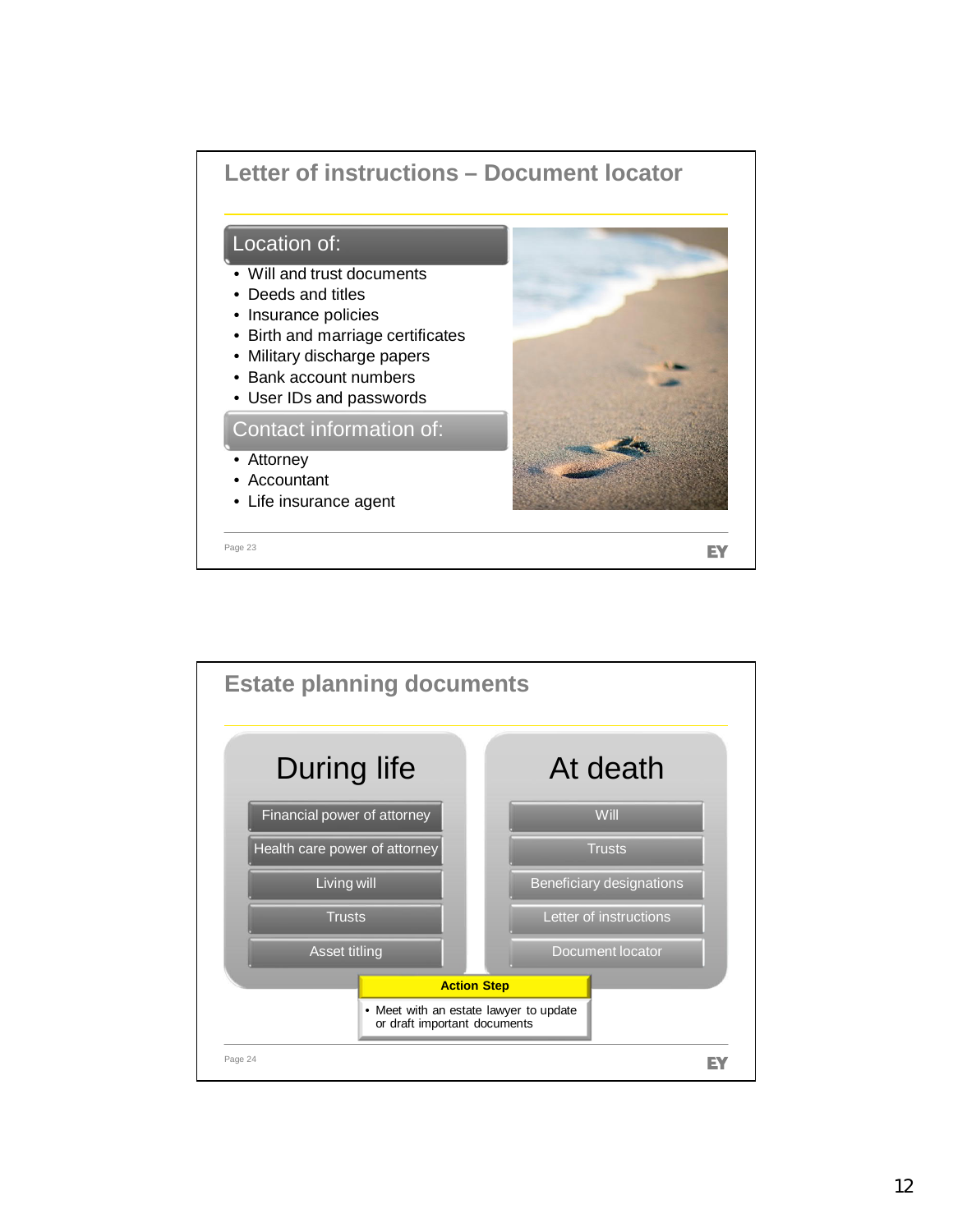

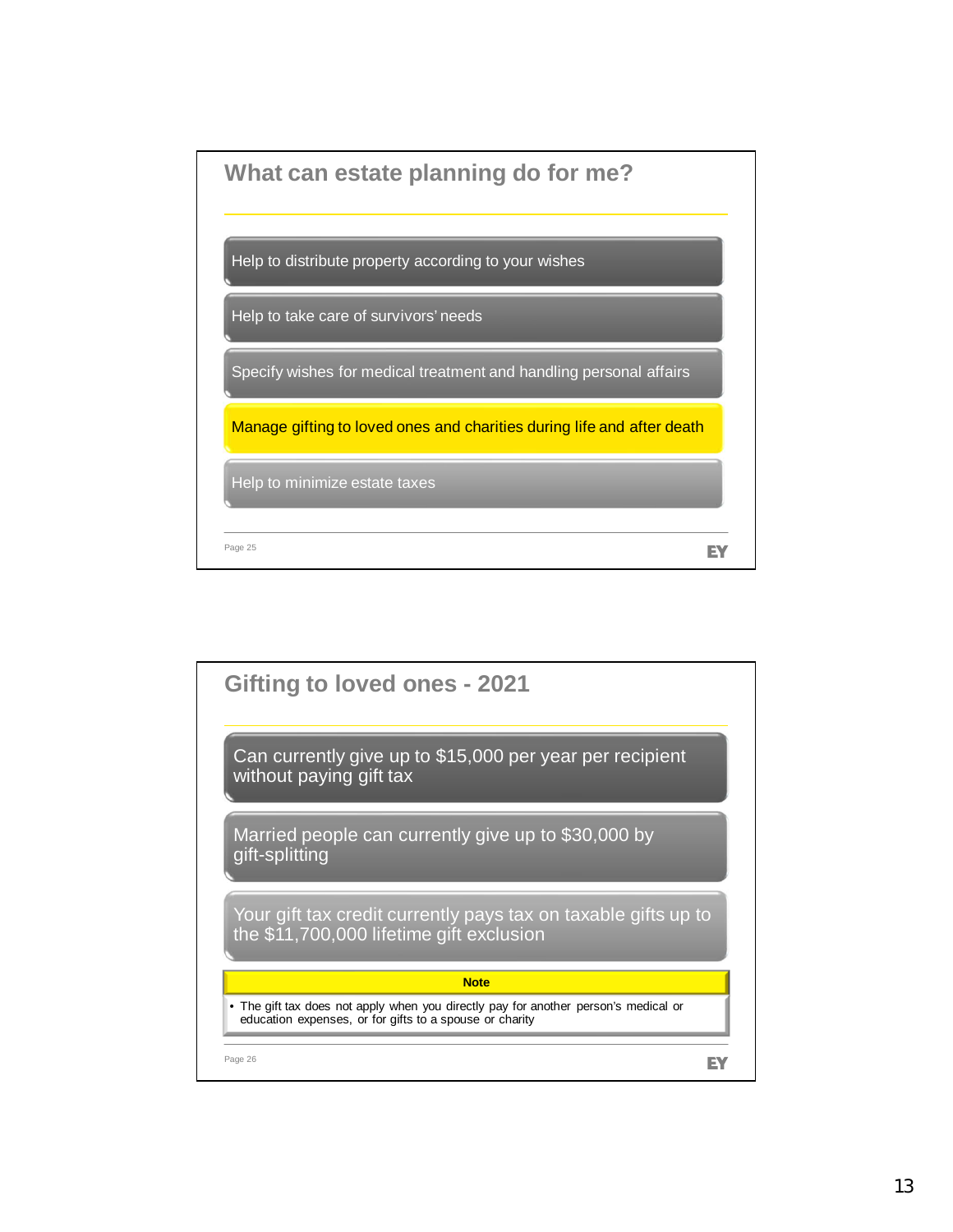

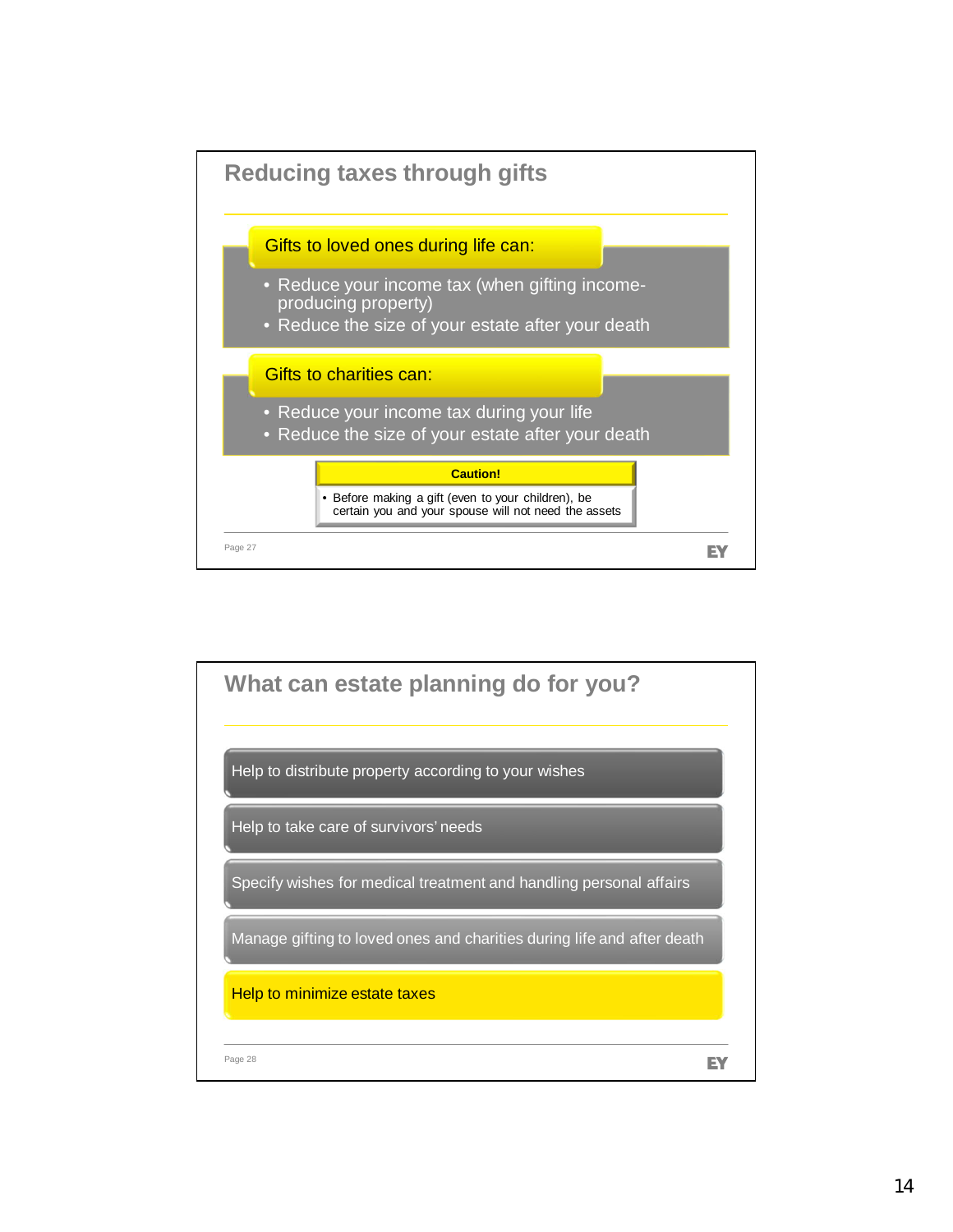

|                                           | <b>Josh</b> | Amy         | <b>Joint</b> | <b>Total</b> |
|-------------------------------------------|-------------|-------------|--------------|--------------|
| 403(b)                                    | \$400,000   | \$300,000   |              | \$700,000    |
| <b>IRA</b>                                | \$200,000   | \$300,000   |              | \$500,000    |
| <b>Mutual Funds</b>                       |             |             | \$100,000    | \$100,000    |
| House (Net)                               | -           |             | \$300,000    | \$300,000    |
| Life Insurance                            | \$200,000   | \$200,000   |              | \$400,000    |
| <b>Total Assets</b>                       | \$800,000   | \$800,000   | \$400,000    | \$2,000,000  |
| 50% of Joint Assets                       | \$200,000   | \$200,000   |              |              |
| <b>Gross Individual</b><br><b>Estates</b> | \$1,000,000 | \$1,000,000 |              |              |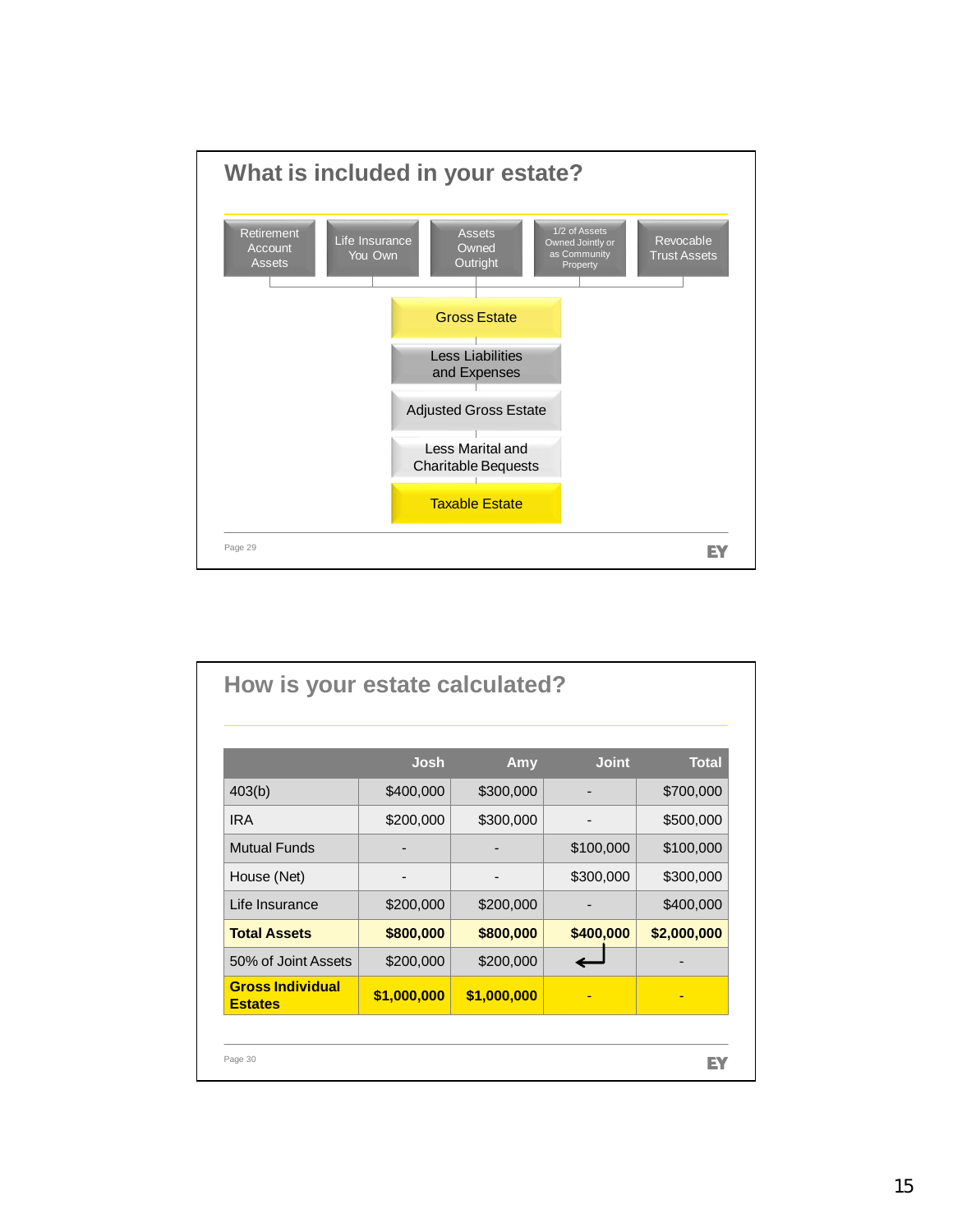| <b>Calendar</b><br>Year | <b>Estate Tax</b><br><b>Exemption</b> | <b>Highest Estate</b><br><b>Tax Rate</b> |
|-------------------------|---------------------------------------|------------------------------------------|
| 2020                    | \$11.58 million                       | 40%                                      |
| 2021                    | \$11.7 million                        | 40%                                      |
| $2022 +$                | Adjusted for inflation                | 40%                                      |

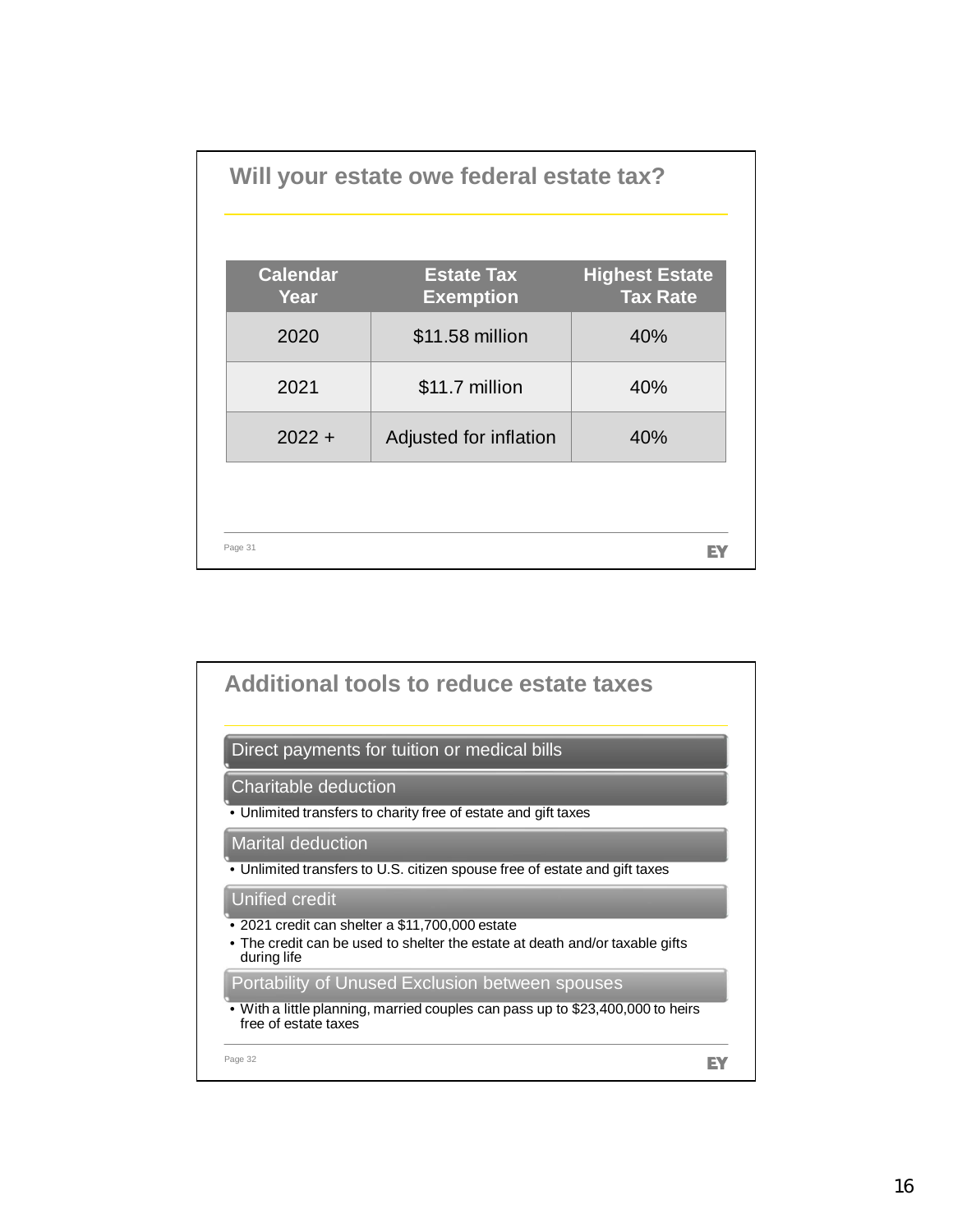

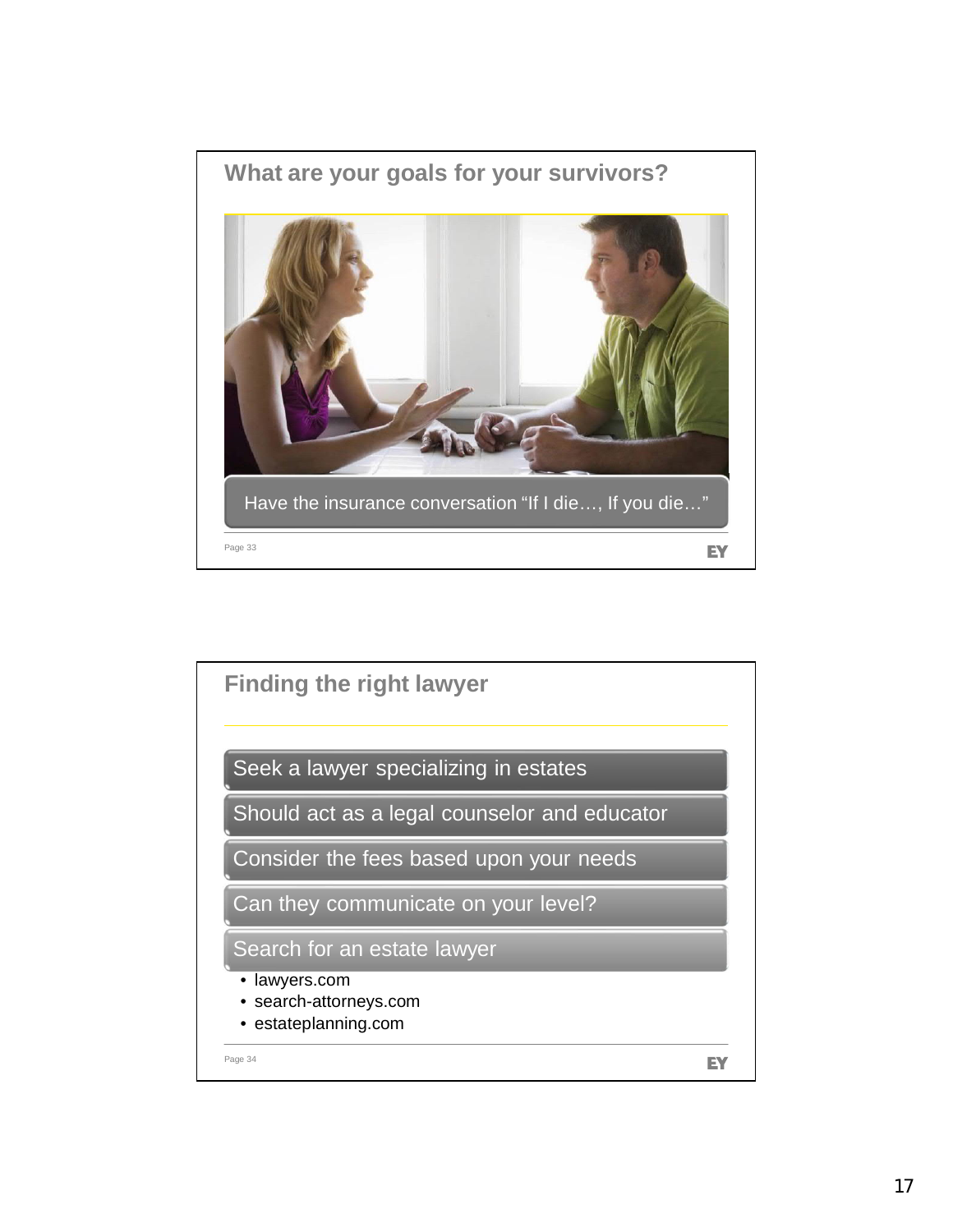

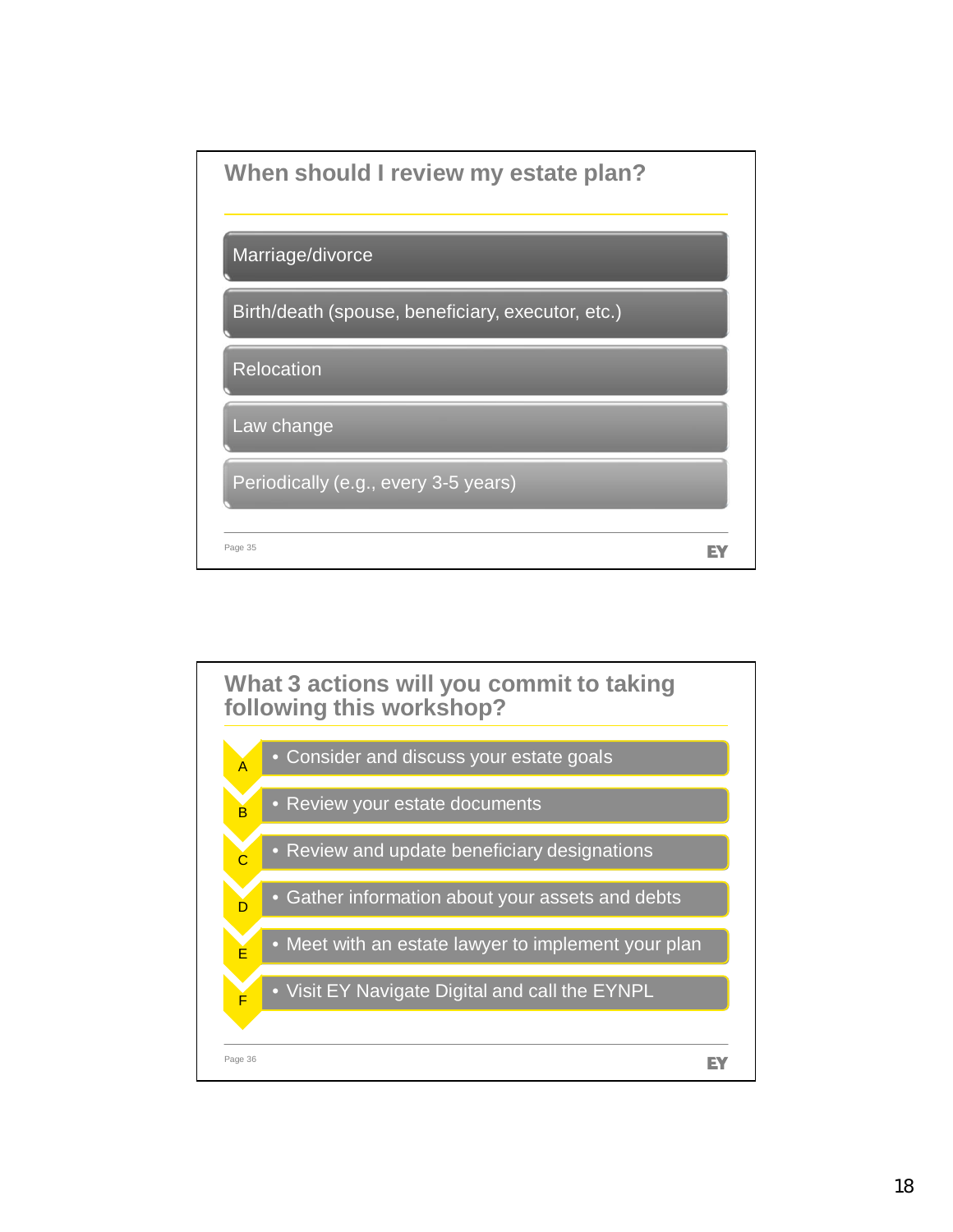## **EY Navigate – Next steps Workshop evaluation & EY Navigate website links**



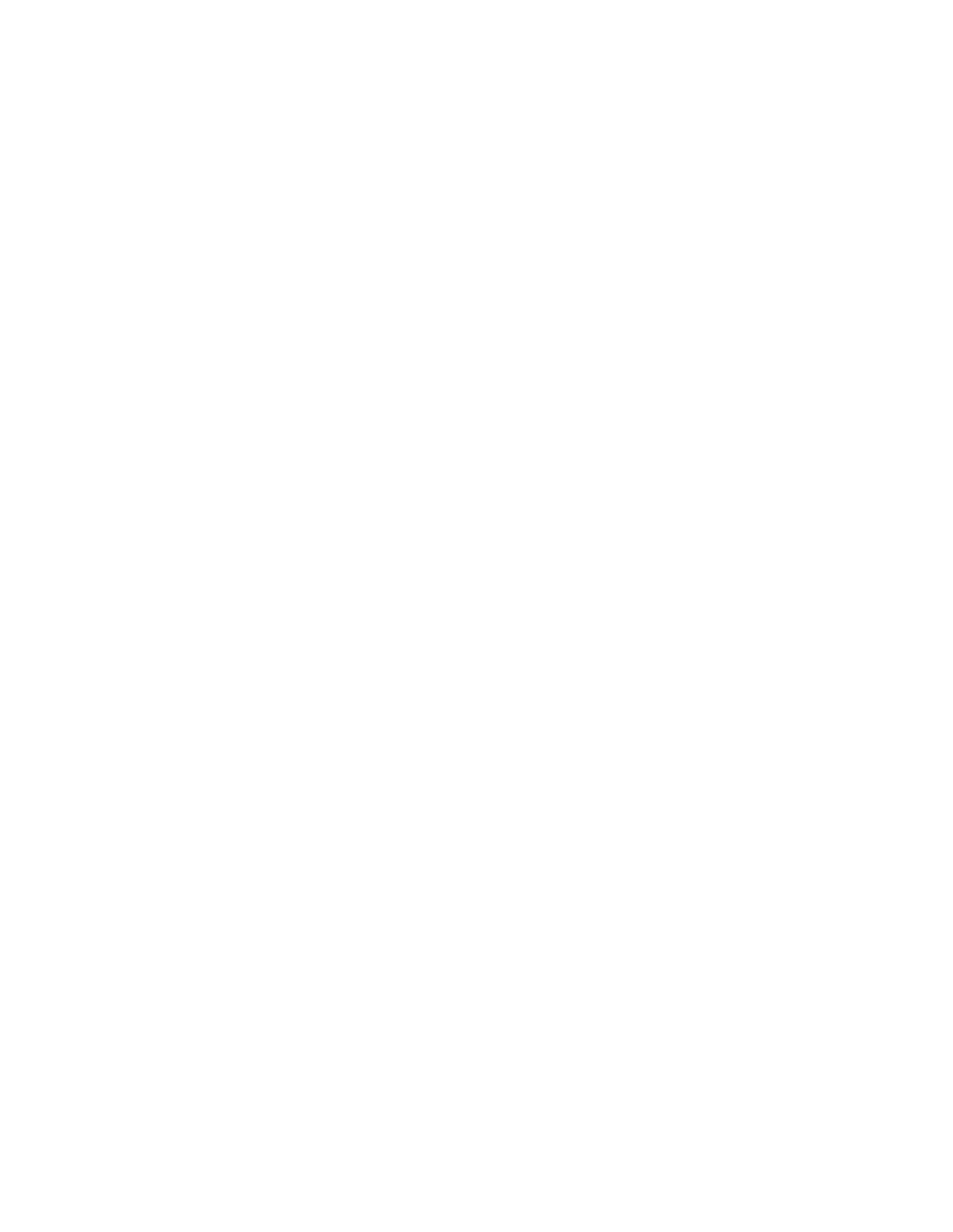# APPENDIX

# **PBUCC Estate Planning Basics Workshop**

|                | Appendix Description                            | Page |
|----------------|-------------------------------------------------|------|
| $\overline{A}$ | EY Disclosure Statement and Form ADV Part 2A  1 |      |
| R.             |                                                 |      |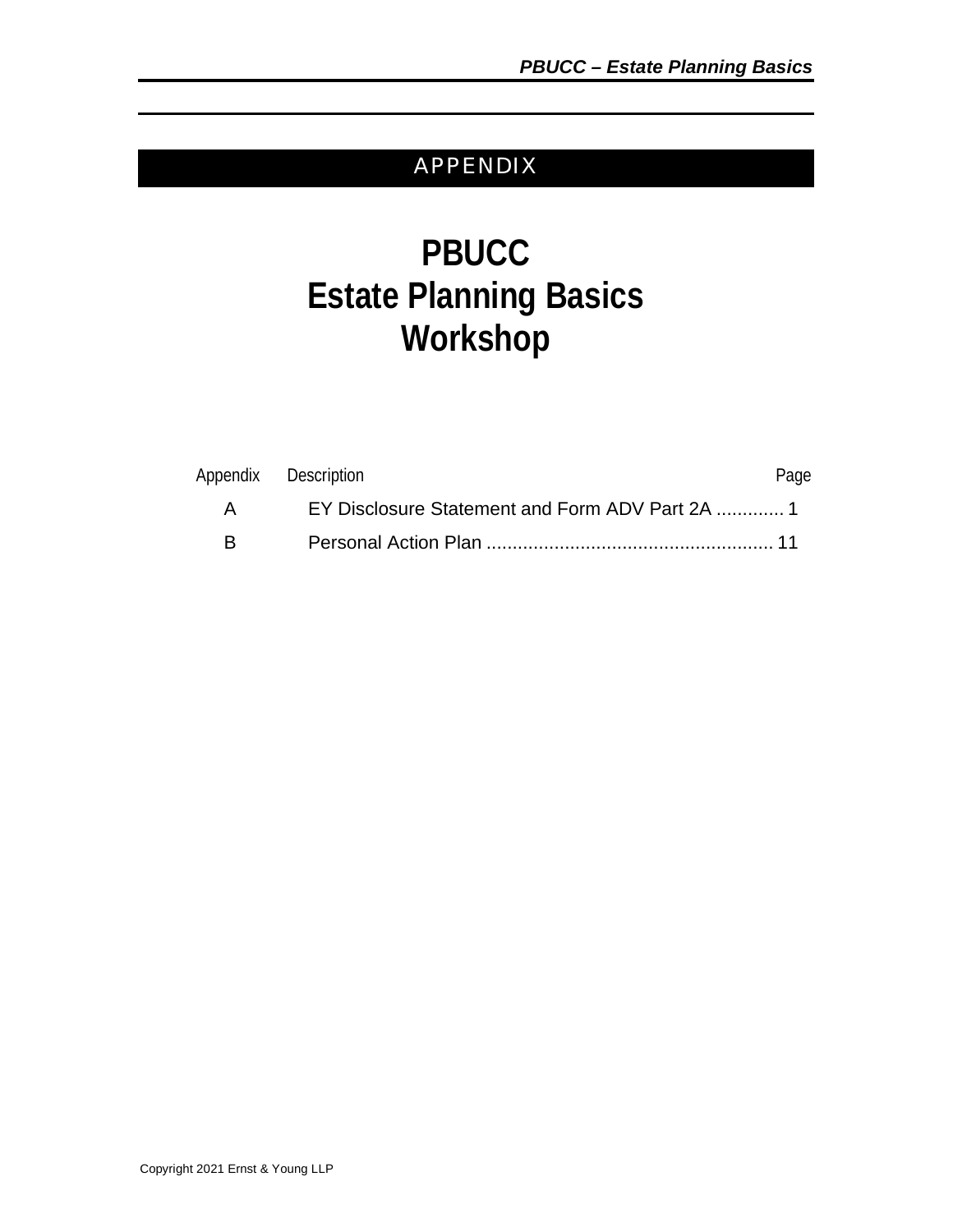*Page intentionally left blank*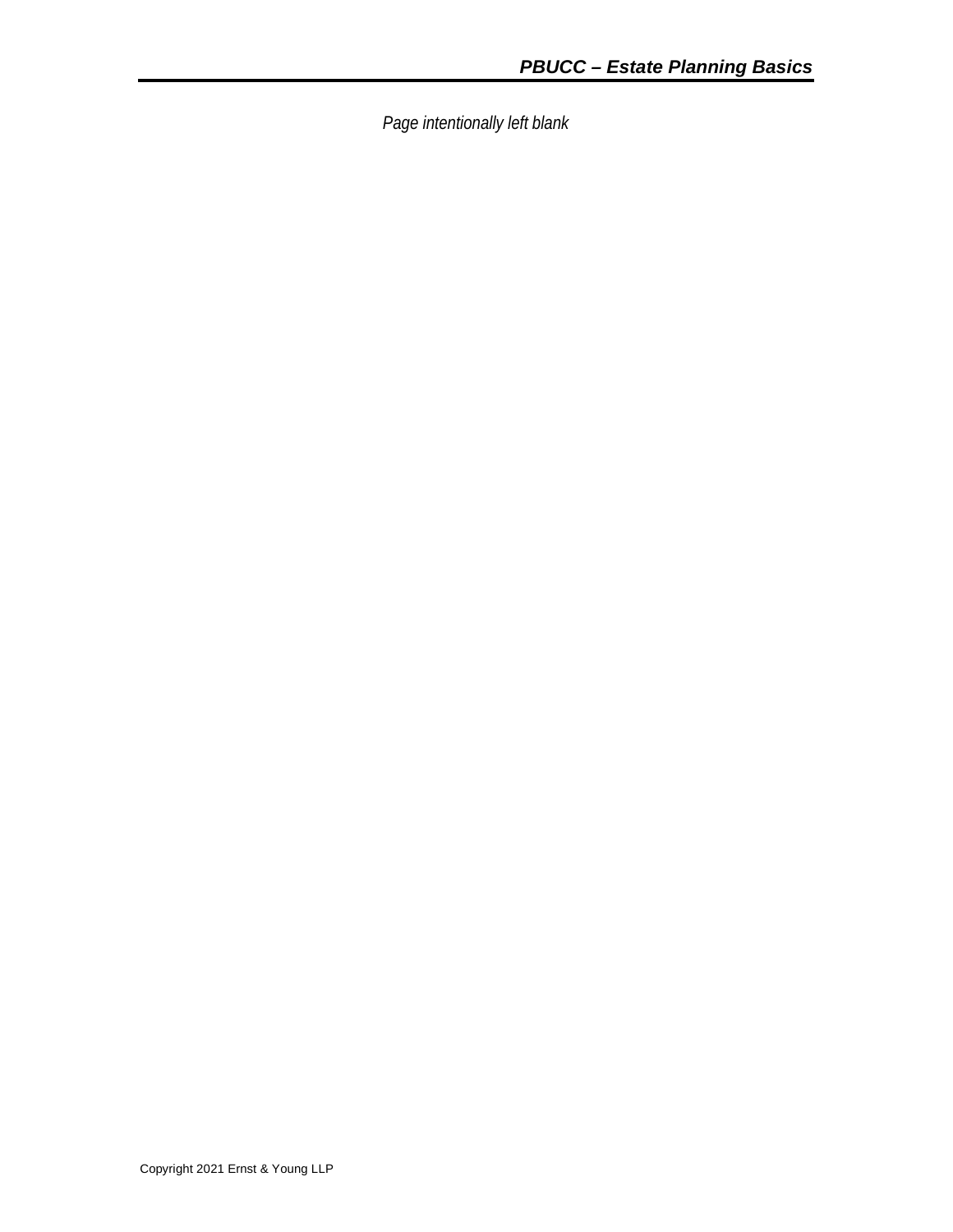### **Appendix A**

## **NOTICE TO ELIGIBLE PARTICIPANTS**

Dear Eligible Participant:

Ernst & Young LLP ("EY") has been engaged to provide financial wellness services to you through this program. We expect that you will find EY's services to be valuable, but we think it is also important that you understand the scope of these services. The following explains what financial wellness services can and cannot do for you, particularly as regards investment planning.

#### **General Financial Planning Considerations**

Here are points to understand regarding your personal financial planning and your participation in financial wellness services:

- EY has prepared certain financial planning materials and is providing other services for your personal use as an eligible participant; such materials may not be shared publicly.
- The financial education program includes historical financial information and well-accepted financial planning strategies. It may also include information on Social Security benefits and your sponsoring organizations benefit plans. This information is based on sources that EY believes to be reliable. However, EY cannot guarantee its accuracy.
- Past performance, which may be referenced in the program, is not a guarantee or even necessarily an indication of future results.
- The financial planning materials you receive will not change or affect your rights under your sponsoring organization's benefit plans. In all cases, the benefit plan documents will govern.
- As you plan your financial future, you will need to make assumptions about future financial trends (such as inflation and rates of return), laws and regulations, and apply these to your particular circumstances. Your results can be significantly affected by even small changes in your assumptions, your individual circumstances or laws and regulations, as well as the extent to which your assumptions ultimately vary from actual financial conditions. You may need to reevaluate your financial planning strategy and your decisions from time to time to determine if any changes have occurred that would necessitate amendments to your assumptions or plan.
- A financial education program provides only some of the resources for assisting you in preparing your financial planning strategies. Financial education does not provide accounting, tax or legal advice and does not involve recommendation of specific investments.
- You need to decide on your own whether to consult with a financial advisor or other professional regarding your personal circumstances. If you do, please be aware, you may incur additional costs.
- In providing financial education, EY may help you decide on your asset allocation or help you make informed assumptions about rates of return and other investment issues. While EY will help you understand what you need to do, you are responsible for making and acting on these decisions. EY cannot provide you with all information that may be relevant nor can any materials provided address every possible scenario in connection with such decisions.
- Neither EY nor your employer will make any financial planning decisions for you or assume any responsibility for decisions you make.
- EY may provide audit or other accounting services to the investments or service providers discussed. The provision of other services will not be a determining factor whether to discuss or recommend an investment or service provider.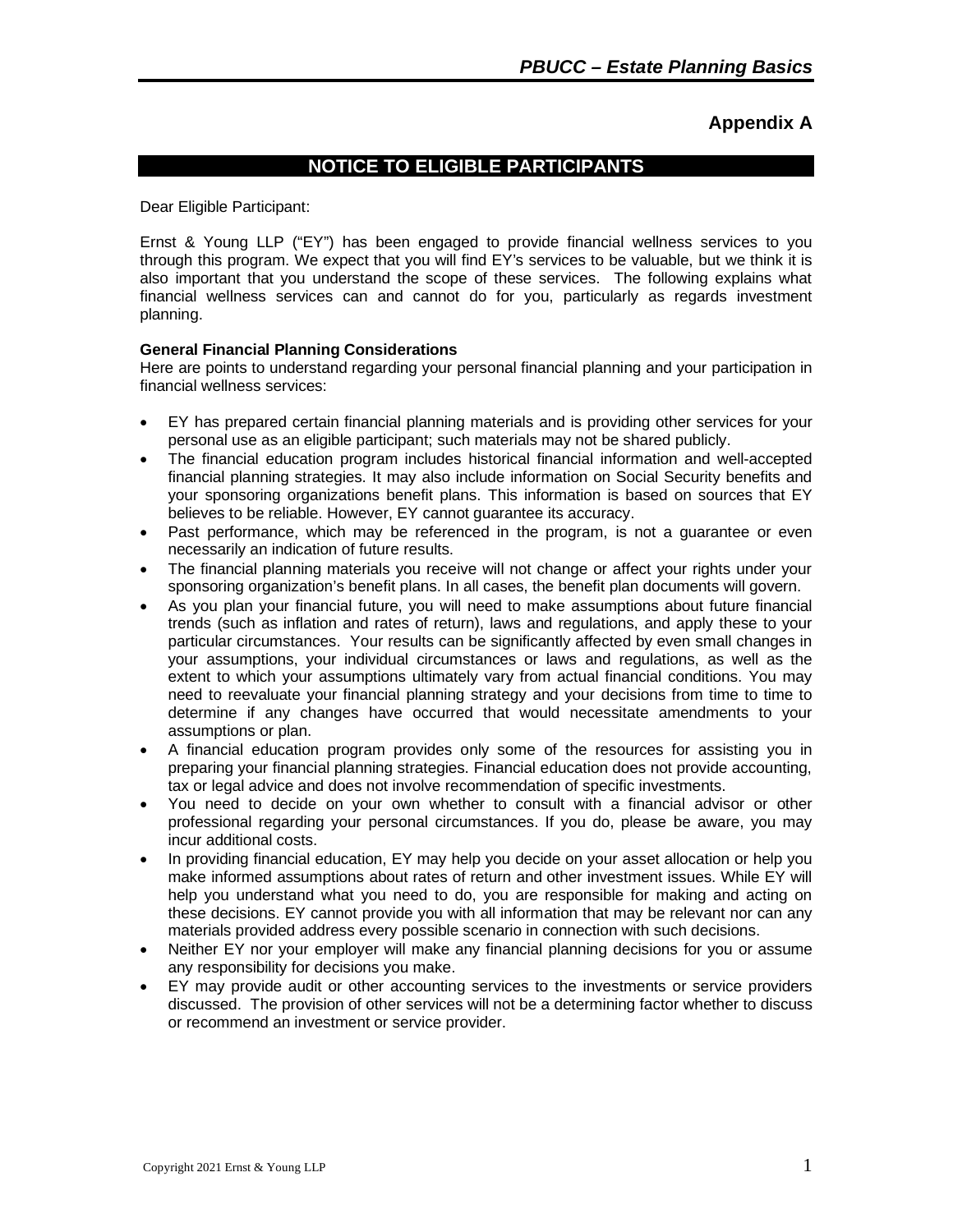#### **Privacy of Information Provided to EY**

In the event EY collects nonpublic personal information about you from you or other sources authorized by you, EY will not disclose such information to third parties, except as permitted by law or as otherwise authorized by you. EY maintains physical, electronic, and procedural safeguards to guard your nonpublic personal information.

#### **Further Considerations**

All services are provided "as is," and there are no warranties of any kind or nature, whether express or implied, including but not limited to warranties of merchantability or fitness for a particular purpose or use. In addition, neither EY nor its affiliates nor any of their partners, officers, directors or employees shall be liable to you for any services performed or omitted or for any errors of judgment, or for consequential, incidental, indirect, punitive or special damages in connection with providing the services described above. Federal securities laws impose liabilities under certain circumstances on certain persons, even those who act in good faith, and therefore nothing in this notice constitutes a waiver or limitation of any rights that you may have under these laws.

If you should have any kind of claim or dispute with EY as a result of this program, these will be resolved in accordance with EY's Alternative Dispute Resolution Procedures ("Procedures") in effect on the date of this notice. You may receive a copy of the Procedures by requesting them from the Compliance officer of EY, at the following address:

> 200 Plaza Drive Suite 2222 Secaucus, NJ 07094

\* \* \* \* \* \* \*

If, after considering the issues discussed above, you do not want to participate in financial education and counseling in conjunction with this program, please contact your sponsoring organization, as soon as possible.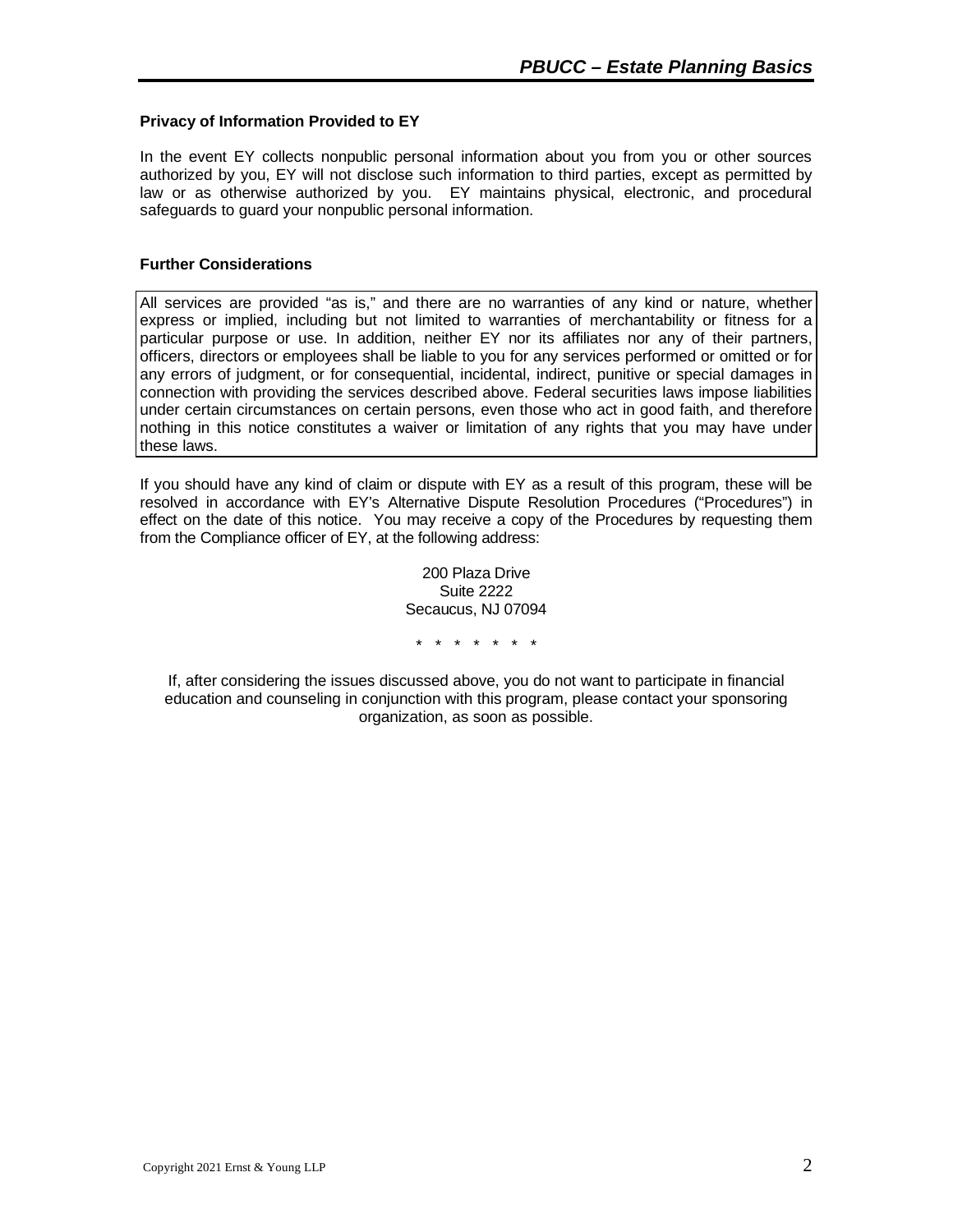#### **DISCLOSURE STATEMENT**

#### **Ernst & Young LLP Ernst & Young Investment Advisers LLP** *Employee Financial Services*

#### **07/10/2020**

#### **Please note that this disclosure statement provides a summary of the investment advisory services provided by Ernst & Young LLP. Please note that a full copy of Form ADV Part 2 can be located at this link www.adviserinfo.sec.gov/IAPD/Content/Search/iapd\_Search.aspx<sup>1</sup>**

#### **Form ADV Part 2A**

Ernst & Young LLP ("EY"), under the supervision of Ernst & Young Investment Advisers LLP ("EYIA"), provides Employee Financial Services ("EFS"), including investment education and counseling services to employees, members of associations, unions or other large groups ("Participants") pursuant to engagements by corporate employers, pension plan trustees, or other entities formed for the benefit of such Participants ("Sponsors"). Such services are provided through EFS, a functional specialty within the firm's Tax Department. EYIA is registered with the Securities and Exchange Commission as an investment adviser under the Investment Advisers Act of 1940 ("Advisers Act") and maintains its main office at 200 Plaza Drive, Suite 2222, Secaucus, NJ 07094 (telephone: 800-273-0588).

#### **Employee Financial Services ("EFS")**

**Employee Financial Services** provides financial wellness services that educates participants with different learning styles and approaches to financial planning, including via interaction with EY financial planners as well as digital tools. The service offers the convenience of different learning methods and tools (telephone counseling, web-based and mobile tools, group learning, and interaction through social media) providing participants the opportunity to "try out" all the available learning styles to select their preferred one or a combination that best meets their needs. (Please note: these services can be bundled together or sold separately.)

- **Telephone-based financial planning** provides:
	- o Unlimited toll-free access to experienced, credentialed and objective EY financial planners
	- o EY financial planners who are trained on sponsoring organizations' benefit plans and programs
	- o EY financial planners who provide information and guidance across all areas of financial planning. Common topics include: employer-provided benefit plans, cash flow and debt management, investment planning, education funding, etc.
	- o Personalized reports are available on a variety of topics including retirement, asset allocation, cash flow, net worth, education funding, insurance planning, and debt management

 $1$  From this webpage follow these steps to view the most current Form ADV: a) select Firm, b) enter CRD #110921, c) click **Ernst & Young Investment Advisers LLP**

 <sup>,</sup> d) Part 2 Brochure link is below.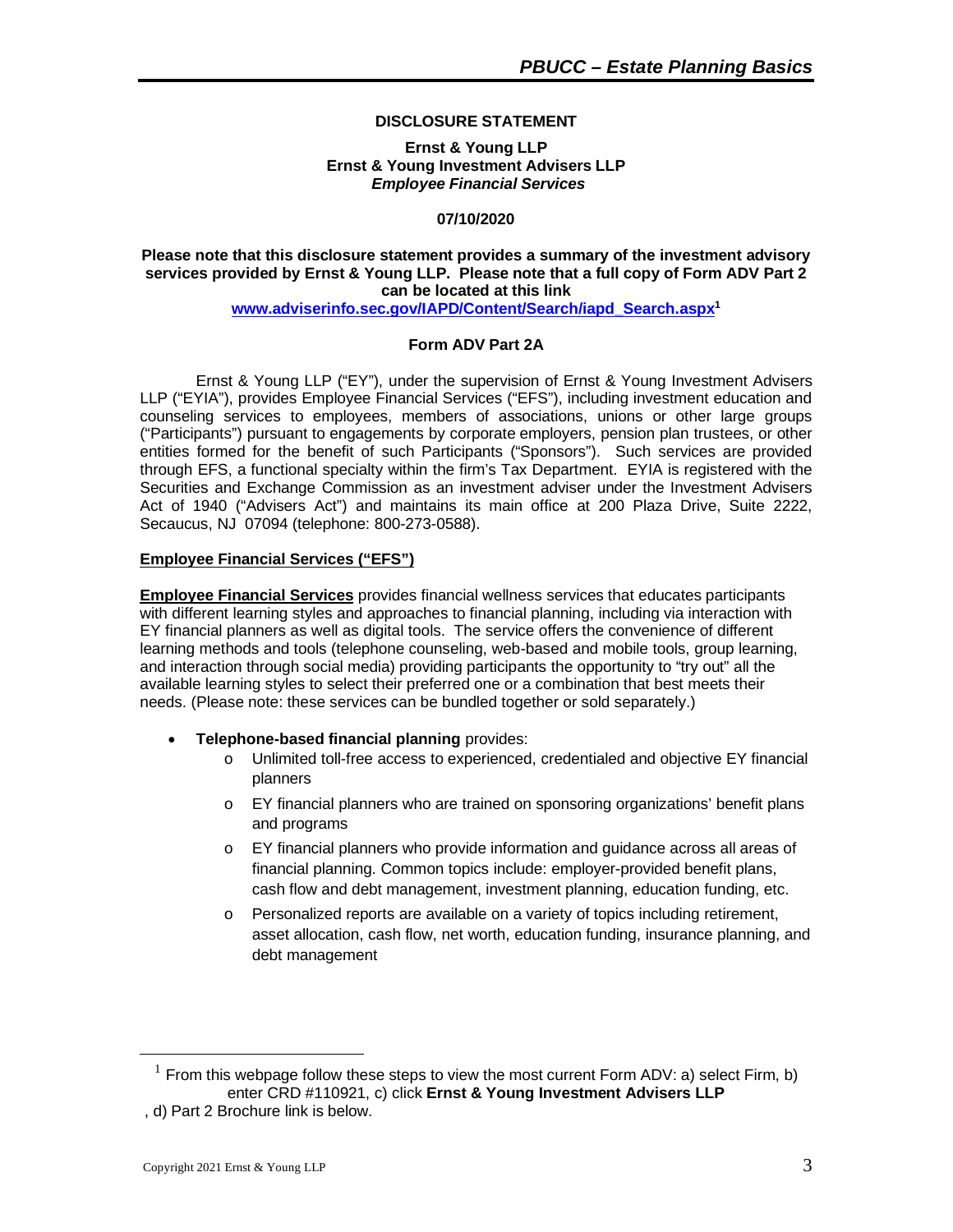- **Financial planning website** offers:
	- o A unique and interactive planning experience that grows as the participant's needs and knowledge level expand
	- o Robust resources, including calculators and videos
	- o EY financial planner communication through messaging
	- o Chat feature for help
	- o Single sign on which allows users to access the EFS website from client sites without further login
	- o Connection of financial accounts to facilitate information-sharing with EY financial planners (this feature will not be available to clients with independence restrictions)
	- $\circ$  Access to a user dashboard which provides participants with the ability to view their personal financial situation, including their aggregation of financial account information if applicable
	- o Mobile app to allow users to obtain financial education and communicate with EY financial planners

#### *G***roup learning:**

- $\circ$  Group learning that informs participants about their benefits and comprehensive financial planning. This learning can be delivered as live workshops, live webinars and/or recorded sessions.
- o A list of action items that apply to a participant's personal situation

#### **Organization support:**

- o Dedicated EY project manager(s), including periodic service reviews
- o Periodic engagement reports highlighting participant activity
- o Integration of services with other benefit providers to create a cohesive program
- o Assist client with developing communication materials to promote service

As part of the personal financial advisory services EY may prepare personal asset allocation targets (based on modern portfolio theory and using EY's own or other approved financial planning tools) for such Participants after obtaining and evaluating information concerning their individual circumstances provided by each Participant either in conversation with an EY financial planner and/or by completing a questionnaire.

#### **EY does not recommend, and should not be deemed to have recommended, any particular investment as an appropriate investment for the Participants and discussions of various investments should not be construed as such a recommendation.**

EY's advisory services also may be offered by a Sponsor to Participants in tandem with the personal advisory services of another registered investment adviser designated by the Sponsor that is not affiliated with EY ("Other Adviser"). In some EFS engagements, the Sponsor contemplates that EY will refer individual Participants to the Other Adviser for specific recommendations and/or implementation of the Participant's investment decisions. Such referrals by EY do not constitute a recommendation of the Other Adviser by EY to Participants, and, in such cases, EY does not perform any quantitative or qualitative screening procedures with respect to the Other Adviser.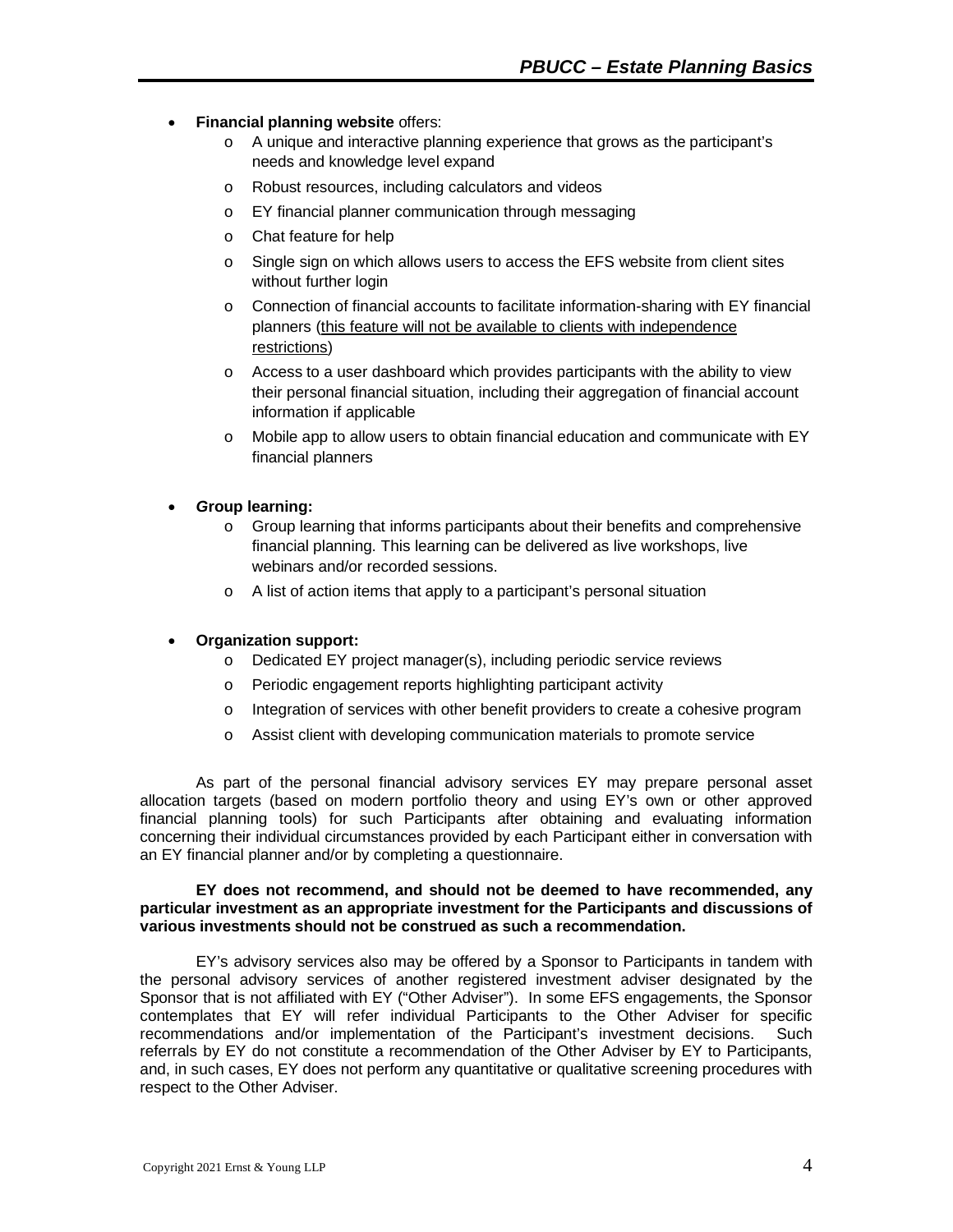EY, in certain circumstances, is contracted solely to help train employees of financial institutions seeking to offer financial and tax planning services to clients. Such services do not involve EY providing advice directly to the clients of such financial institutions, but rather entails training a financial institution's counselors on financial and tax planning topics and such other support as is mutually agreed upon by EY and the financial institution.

#### **All Selections and Investments Are Made Solely by the Participant**

**EY's investment education and counseling does not include recommendations concerning the purchase or sale of particular investments or particular industry sectors. EY may provide counseling on the purchase or sale in the context of providing tax, compensation and benefits, or estate planning services, but that counseling does not reflect a view as to the intrinsic merits of the investment. All decisions to invest in or dispose of particular investments are made solely by the Participant in the exercise of his or her own discretion.**

#### **Fees**

Fees for EFS Services generally are negotiated between EY and the Sponsors of such groups on a case-by-case basis. They usually are based upon (i) a "per capita" eligible participant amount, (ii) a "usage by Participants" amount, (iii) the number of workshops designed and presented by EY, or (iv) other negotiated factors. EY's fees in such engagements are paid by the Sponsor. Participants may incur expenses for fees to any other investment adviser they may consult and will be responsible for transaction charges imposed by broker-dealers through or with whom they effect transactions for their accounts. Generally, EY's contracts with Sponsors for services to Participants are terminable by either party in accordance with a specified notice period. If such a contract is terminated at a time other than the end of the quarter, a pro rata portion of any quarterly or other fee paid in advance is refunded.

#### **Investment Advisers**

All personal investment advice, and most impersonal investment advice, typically is given only by EY Financial Planners. Financial Planners are persons who spend all or substantial portions of their time on financial planning. Typically, all of these professionals have at least a degree from a four-year college or university and must meet such other standards as EYIA may establish from time to time. Those standards may include participation in continuing education programs each year and maintaining what EY regards as significant involvement in financial counseling engagements. Moreover, financial planners must satisfy applicable State investment adviser representative registration requirements or pass the Series 65 Uniform Investment Adviser Exam of the Financial Industry Regulatory Authority ("FINRA"). In some instances, EY may retain consultants to assist in providing workshops and staffing the telephone-based financial planning service. Generally, consultants are subject to the same requirements as EY Financial Planners. However, consultants are not subject to the same public accounting independence requirements as EY Financial Planners and their continuing education programs differ in some respects.

#### **Monitoring, Reviews and Reports**

In the case of EFS engagements that extend beyond one year and involve the provision of personal advisory services to Participants, Participants are asked questions concerning any changes in their relevant individual circumstances. EY will take into account the changed circumstances of any Participant of which it has notice in the event that Participant seeks additional personal advisory services from EY.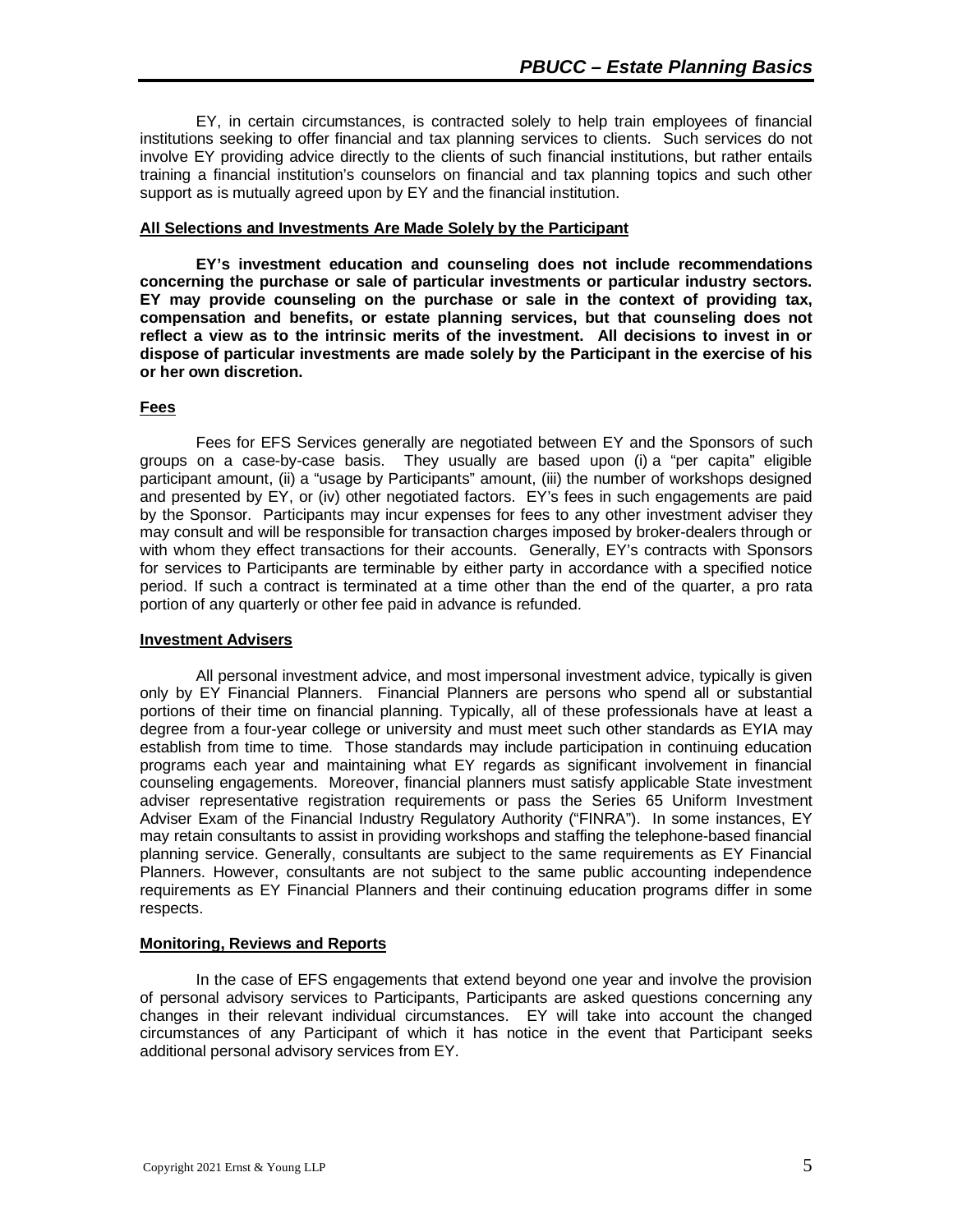#### **Miscellaneous**

Clients and prospective clients of EY also should be aware of the following additional information concerning EY and EYIA:

Custody of Securities or Funds. EY does not manage participant accounts on a discretionary basis and does not take custody of participant securities or participant funds.

Other Financial Industry Activities. As noted above, EYIA is responsible for supervising the investment advisory services provided by EY. EY and Ernst & Young (U.S.) are general partners of EYIA. In consideration of EYIA's supervising the rendering of investment planning services provided by EY, EY provides EYIA with office and filing space, staff and other assistance. All of EYIA's time is spent supervising the compliance and operations of the investment planning services provided by EY.

Other Business Activities. EY is a public accounting firm which spends substantially all of its time providing accounting, audit, tax, and business advisory services.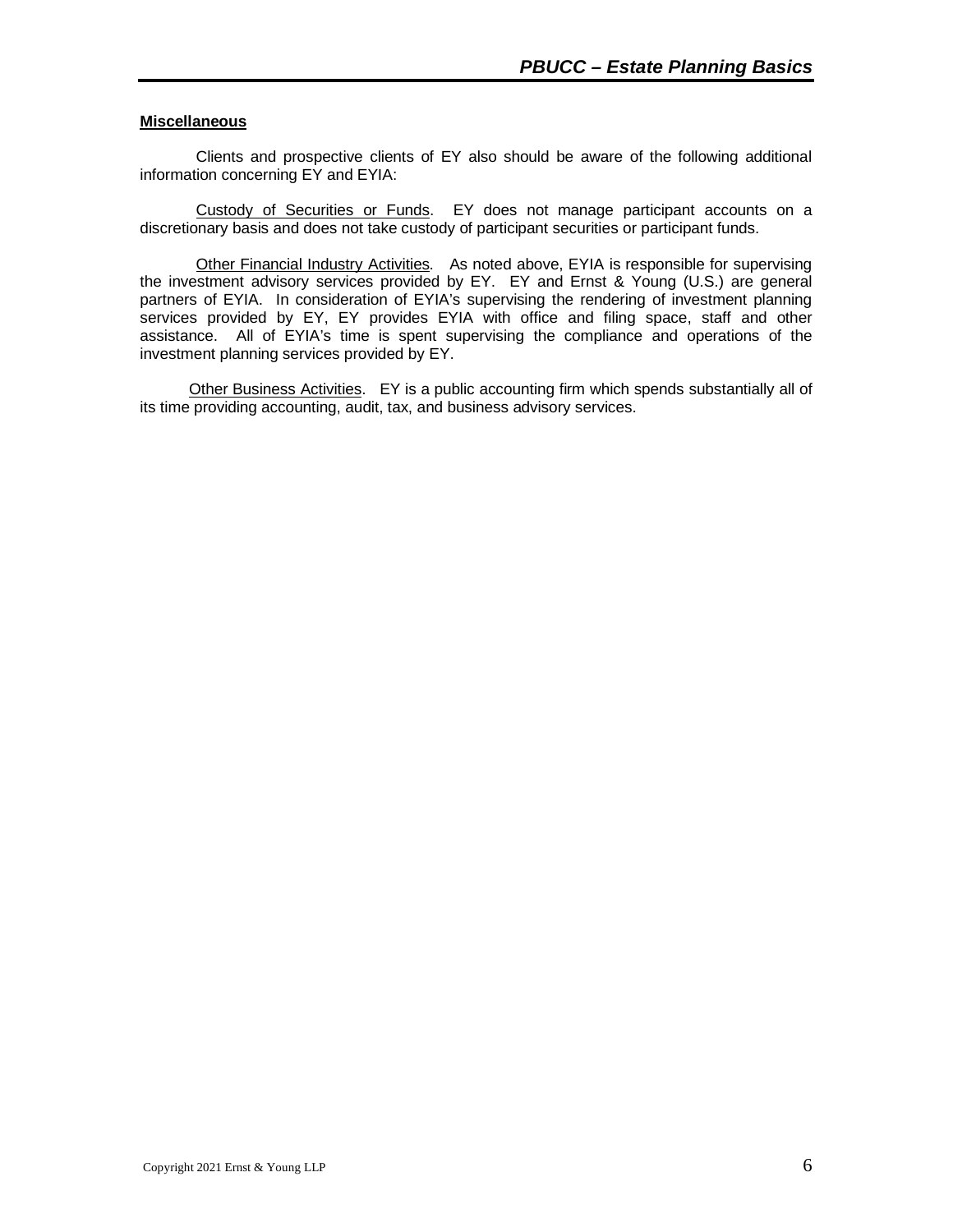#### **Form ADV Part 2B Client Brochure Supplement**

**Ernst & Young Investment Advisers LLP ("EYIA")** 200 Plaza Drive, Suite 2222, Secaucus, NJ 07094

#### 07/10/2020

EYIA's investment advice is provided by a team comprised of more than five Supervised Persons and EYIA has provided group supplementary information for the five supervised persons with the most significant responsibility for the day to day advice provided to clients:

(1) Name, (2) year of birth, (3) education and (4) business background for preceding five years:

- 1. Christopher Williams Chair, EYIA Board
- 2. 1970
- 3. B.A. Political Science, Union College, Schenectady, NY; JD, Albany Law School, Albany, NY
- 4. 1998 to date, Ernst & Young LLP
- 1. Glenn H. Hascher, EYIA Board Member
- 2. 1961
- 3. B.S., Economics, Rutgers University, New Brunswick, NJ
- 4. November 1988 to date, Ernst & Young LLP
- 1. Robert J. Porter, EYIA Board Member
- 2. 1964
- 3. B.S., Siena College, Loudonville, NY
- 4. 1998 to date, Ernst & Young LLP
- 1. Greg Rosica, EYIA Board Member
- 2. 1964
- 3. B.S., Accounting with Honors, M.S., Accounting, University of Florida, Gainesville, FL
- 4. 2002 to date, Ernst & Young LLP
- 1. Donald A. Culp, EYIA Chief Compliance Officer
- 2. 1959
- 3. B.S.in Accounting, Seton Hall University, M.S. in Taxation Seton Hall University, South Orange, NJ
- 4. 1988 to date, Ernst & Young LLP

#### **Disciplinary Information for the above: None**

#### **Other Business Activities for the above: None**

#### **Additional Compensation for the above: None**

**Supervision:** Christopher Williams serves as the Chairman of EYIA and supervises all of the above individuals. He is not subject to any additional supervision as EYIA Board Chairman.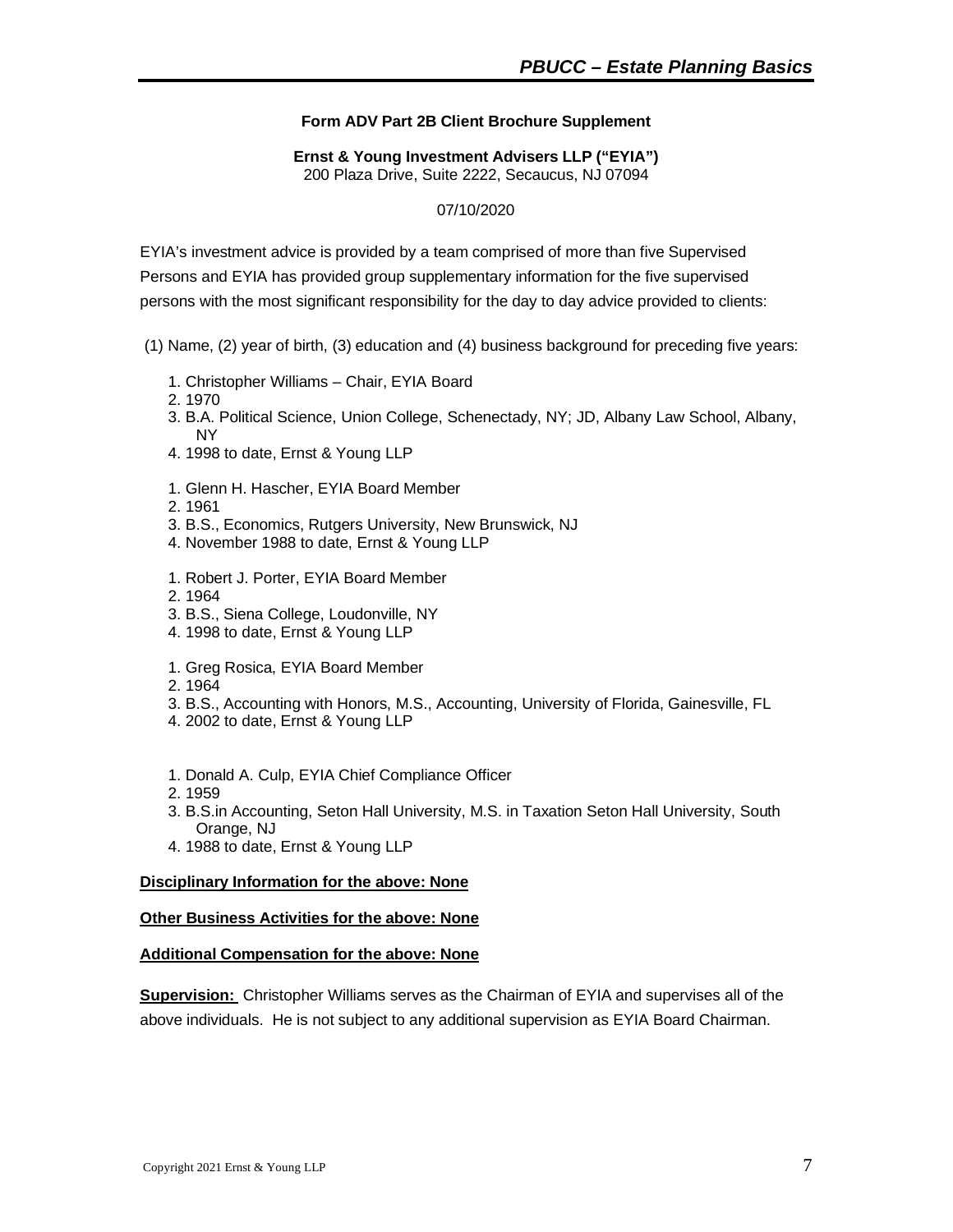#### **Form CRS: Customer Relationship Summary**

**Ernst & Young Investment Advisers LLP ("EYIA")** 200 Plaza Drive, Suite 2222, Secaucus, NJ 07094

07/10/2020

#### **Introduction**

EYIA is registered with the Securities and Exchange Commission ("SEC") as an investment adviser. Brokerage and investment advisory services differ, and it is important for you to understand these differences. Free and simple tools are available to research firms and financial professionals at http://investor.gov/crs, which also provides educational materials about brokerdealers, investment advisers, and investing.

Please note that we are required to include "Conversation Starter Questions" in Form CRS to help you in your discussions of our investment services with EY financial planners. In addition, these questions can help you compare our services with other providers you may be considering. Certain questions relevant to our services have been answered here. Please address any additional questions you may have with an EY financial planner.

#### **What Investment Services and Advice Can You Provide Me?**

We offer investment education and counseling services to employees, members of associations, unions or other large groups ("Participants") pursuant to engagements by corporate employers, pension plan trustees, or other entities formed for the benefit of such Participants ("Sponsors"). These services include, at a Participant's request, the following:

- o Investment education on various topics including, but not limited to: risk management; asset classes; asset allocation; diversification; dollar cost averaging; rebalancing; market timing; potential implementation strategies; mutual funds/ETFs, and investment-related costs.
- o Preparation of personal asset allocation targets (based on modern portfolio theory and using EY's own or other approved financial planning tools) after obtaining and evaluating information concerning a Participant's individual circumstances provided either in conversation with an EY financial planner and/or by completing a questionnaire.
- o Please note that EY's investment advisory services may also be offered by a Sponsor to Participants in tandem with the personal advisory services of another registered investment adviser designated by the Sponsor that is not affiliated with EY ("Other Adviser"). In some engagements, the Sponsor contemplates that EY will refer individual Participants to the Other Adviser for specific recommendations and/or implementation of the Participant's investment decisions. Such referrals by EY do not constitute a recommendation of the Other Adviser by EY to Participants, and, in such cases, EY does not perform any quantitative or qualitative screening procedures with respect to the Other Adviser.

Please note that our investment advisory services do **NOT** include the sale and/or recommendation of any type of investment or insurance product and we do **NOT** manage and/or monitor investments on behalf of Participants. In particular, please note the following: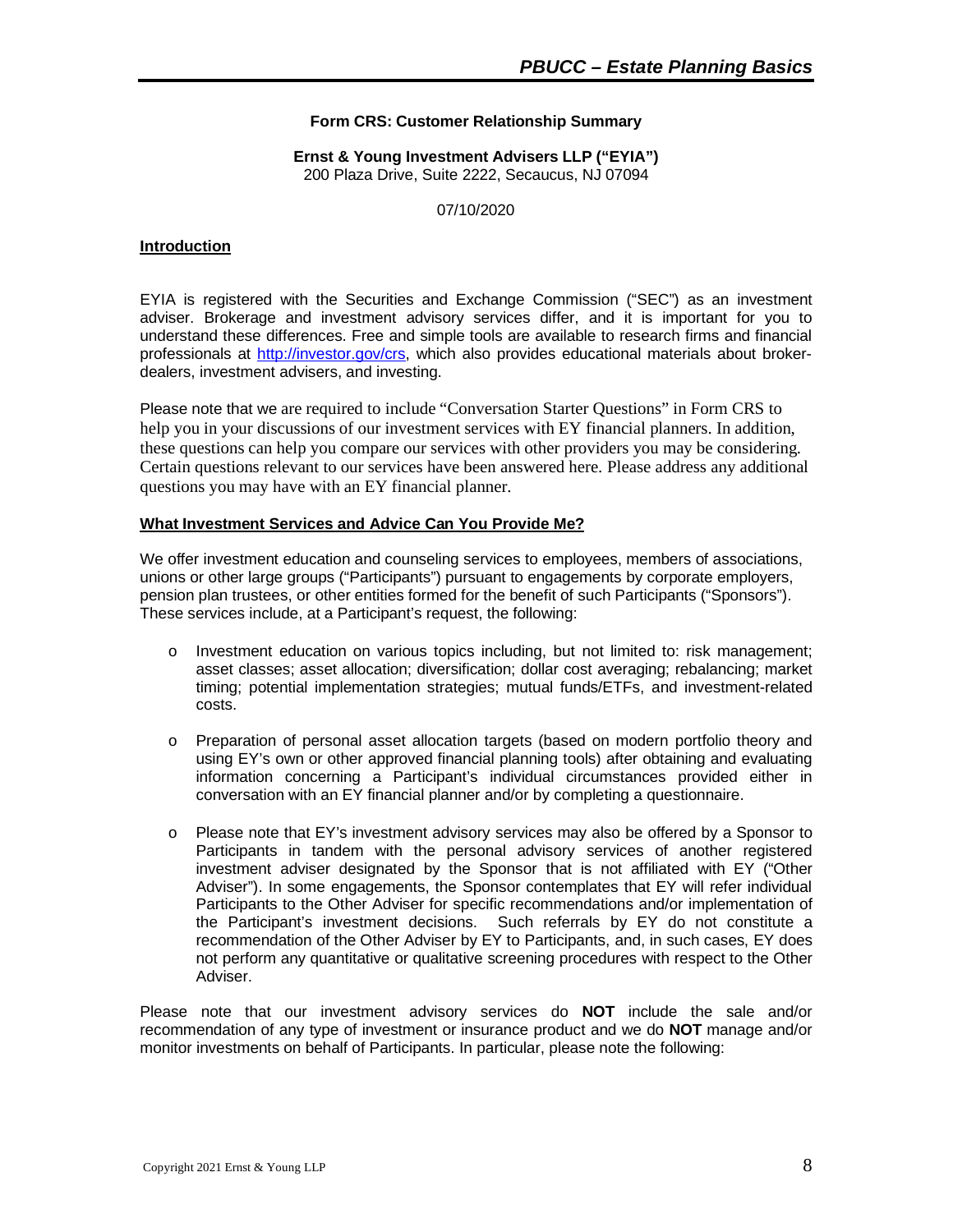- o **EY's investment education and counseling does not recommend, and should not be deemed to have recommended, any particular investment as an appropriate investment for a Participant and discussions of various investments should not be construed as such a recommendation.**
- o **EY's investment education and counseling may provide counseling on the purchase or sale in the context of providing tax, compensation and benefits, or estate planning education services, but that counseling does not reflect a view as to the intrinsic merits of an investment. All decisions to invest in or dispose of particular investments are made solely by the Participant in the exercise of his or her own discretion.**

**Conversation Starters when speaking with your financial professional:**

 **Given my financial situation, should I choose an investment advisory service? Why or why not? How will you choose investments to recommend to me?**

 **What is your relevant experience, including your licenses, education and other qualifications? What do these qualifications mean?**

#### **What fees will I pay?**

EY's fees are paid by the Sponsor. Participants may incur expenses for fees to any other investment adviser they may consult and will be responsible for transaction charges imposed by broker-dealers through or with whom they effect transactions for their accounts.

#### **Conversation Starter when speaking with your financial professional:**

 **Help me understand how these fees and costs might affect my investments. If I give you \$10,000 to invest, how much will go to fees and costs, and how much will be invested for me?**

**What are your legal obligations to me when acting as my investment adviser? How else does your firm make money and what conflicts of interest do you have?**

**When we act as your investment adviser, we have to act in your best interest and not put our interest ahead of yours. The way we make money (EY fees are paid by the Sponsor) does not conflict with your interests does not impact our ability to act in your best interest.**

**Conversation Starter when speaking with your financial professional: How might your conflicts of interest affect me, and how will you address them?**

#### **How do your financial professionals make money?**

Our financial professionals are compensated on a salaried or hourly basis.

#### **Do your financial professionals have legal or disciplinary history?**

**No**

Visit http://investor.gov/crs for a free and simple search tool to research us and our financial professionals.

#### **Conversation Starter when speaking with your financial professional:**

 **As a financial professional, do you have any disciplinary history? For what type of conduct?**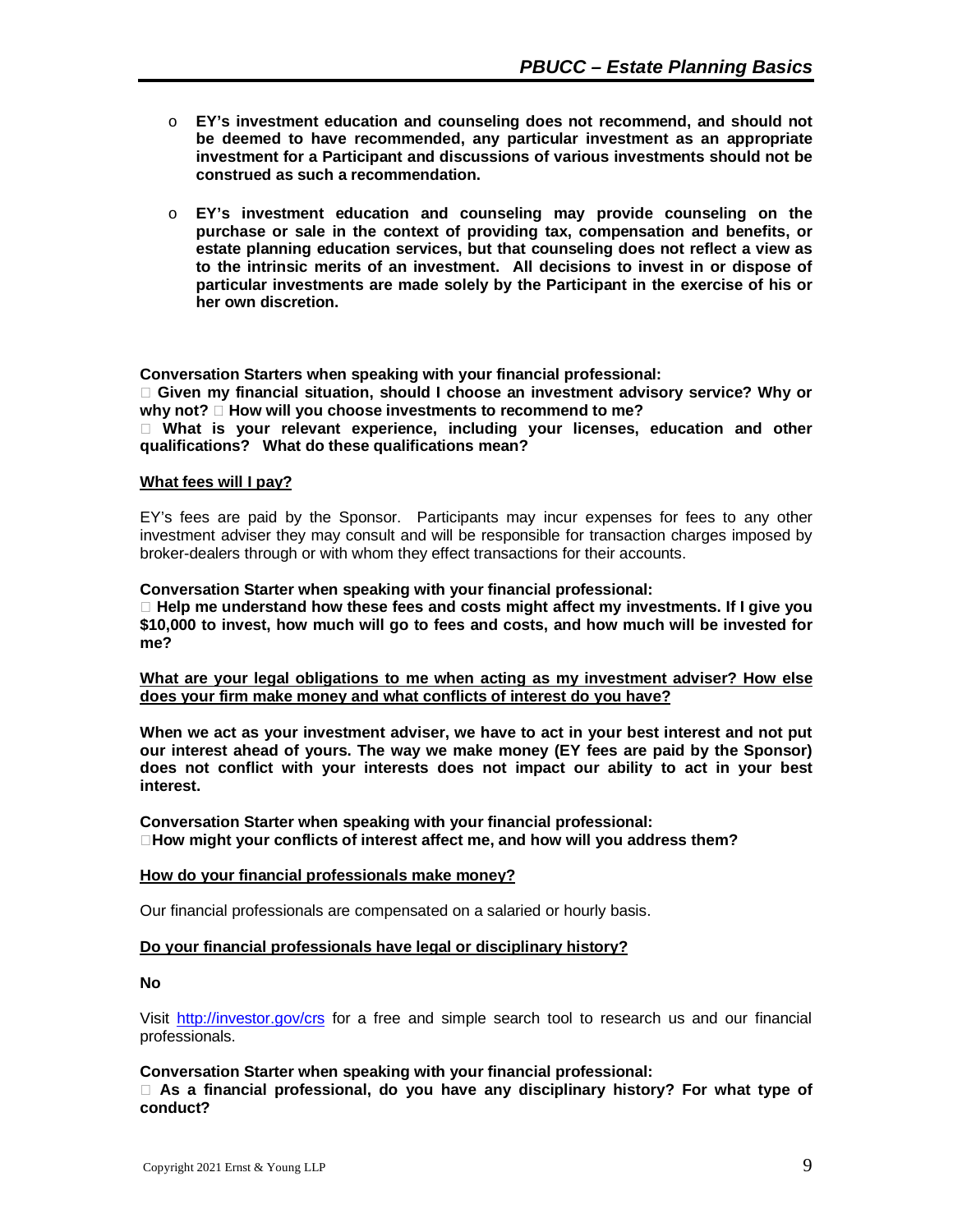**For additional information about our services**, please see the rest of this Disclosure Statement and/ or speak with your EY planner. If you would like additional, up-to-date information or a copy of this disclosure, please call 800-273-0588.

#### **Conversation Starter when speaking with your financial professional:**

□ Who is my primary contact person? Is he or she a representative of an investment**adviser or a broker-dealer? Who can I talk to if I have concerns about how this person is treating me?**